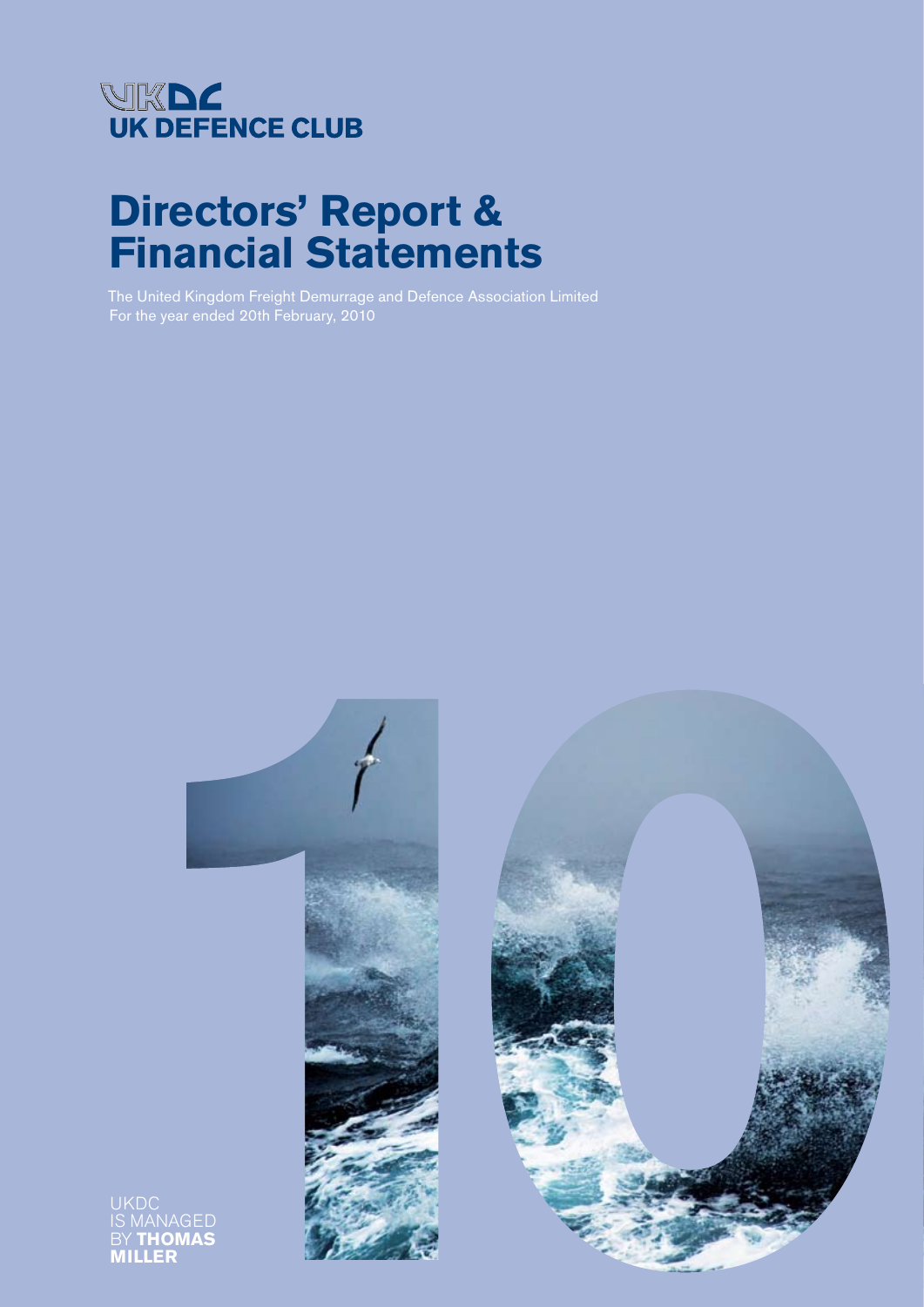### **Contents**

| Chairman's Statement                        | $\overline{2}$ |
|---------------------------------------------|----------------|
| <b>Directors</b>                            | 4              |
| Report of the Directors                     | 5              |
| Independent Auditor's Report                | 9              |
| Consolidated Income and Expenditure Account | 11             |
| <b>Consolidated Balance Sheet</b>           | 12             |
| Holding Company Balance Sheet               | 13             |
| <b>Consolidated Cash Flow Statement</b>     | 14             |
| Notes to the Financial Statements           | 15             |
| Managers                                    | 24             |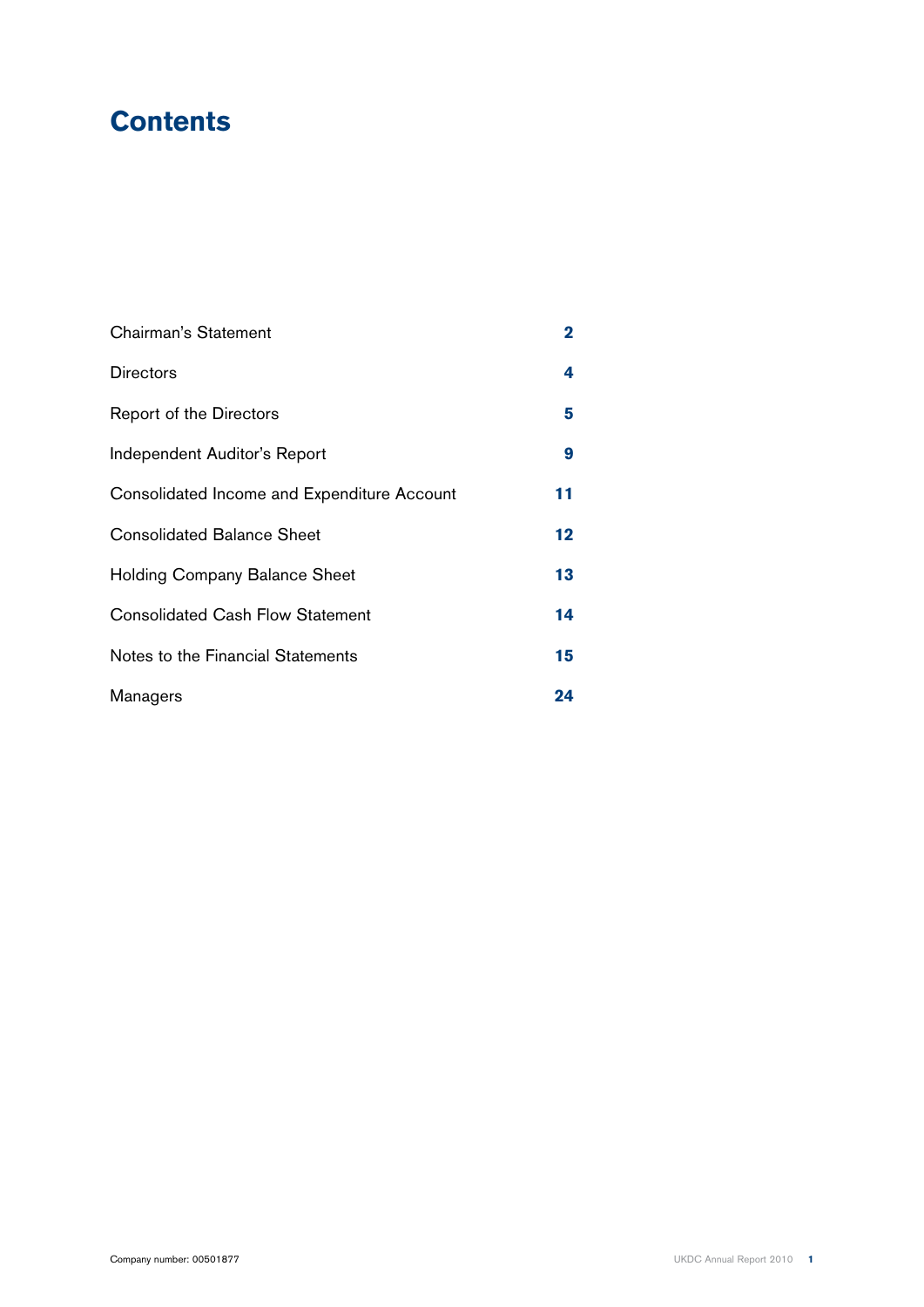### **Chairman's Statement**

As my second year as Chairman draws to a close it has made me realise the ever increasing importance of the Association's cover. None of us will have been immune in some shape or form from the impact of the 2008 financial collapse. In this period Members quite naturally sought to enforce contractual obligations and minimise any potential exposure without delay.

It is therefore of no surprise at all that the Association, like all other providers of FD&D cover, has seen a significant increase in claims in the past few years. The Association has assisted Members in all manner of disputes, including questions relating to early redelivery, terminations of long term charterparties and contracts of affreightment, sale and purchase and also newbuilding disputes.

In the main these disputes have involved London arbitration under the auspices of the LMAA, however, some have involved other jurisdictions, including the US and Hong Kong. Rule B applications in the US were a particularly potent weapon against recalcitrant parties and it is indeed unfortunate that the US Supreme Court has refused to overturn the decision of the Appeal Court which dealt a death blow to this type of application. No doubt South Africa and France will again be the venue of choice when it comes to security steps.

The LMAA, however, by far and away continues to be the venue of choice for many Members. Its depth of experience is second to none, which is to be welcomed. Notwithstanding the continued commitment of Members to the LMAA, there are criticisms in some quarters about the London arbitral process, particularly concerning case management, speed and cost. In my view all those involved in the arbitral process have their part to play and all parties need to do more to reinforce the values which the LMAA stands for. The arbitrators are however the ones who have the power under the LMAA terms to actively direct proceedings so that claims are dealt with effectively and efficiently.

I mentioned last year that the Managers were enhancing their Value for Money programme. The name of this programme says it all: better value from those service providers for your Membership premium. To enable this to be achieved the Managers are endeavouring to focus work on a smaller number of legal suppliers. This of course does not preclude the use of other firms as appropriate, however, in order to realise the programme's goals it is important that we all try to play our part.

In terms of the Association's financial position for the year-end I am pleased to be able to report that the Association continues to be in a strong position. Over a number of years your Board has been committed to consolidating the Association's financial strength in order that Members are provided with a cover which is cost effective, avoids material increases in premiums year on year and provides the broadest available FD&D cover amongst all its competitors. This financial position is one of the reasons why your Board decided that a general increase of 5% was appropriate for the 2010/11 policy year along with no alterations to the underlying terms of cover. This in itself should provide considerable comfort to Members in a period of continuing uncertainty. Of course no one is complacent and the Directors and Managers are committed to maintaining this sound financial base.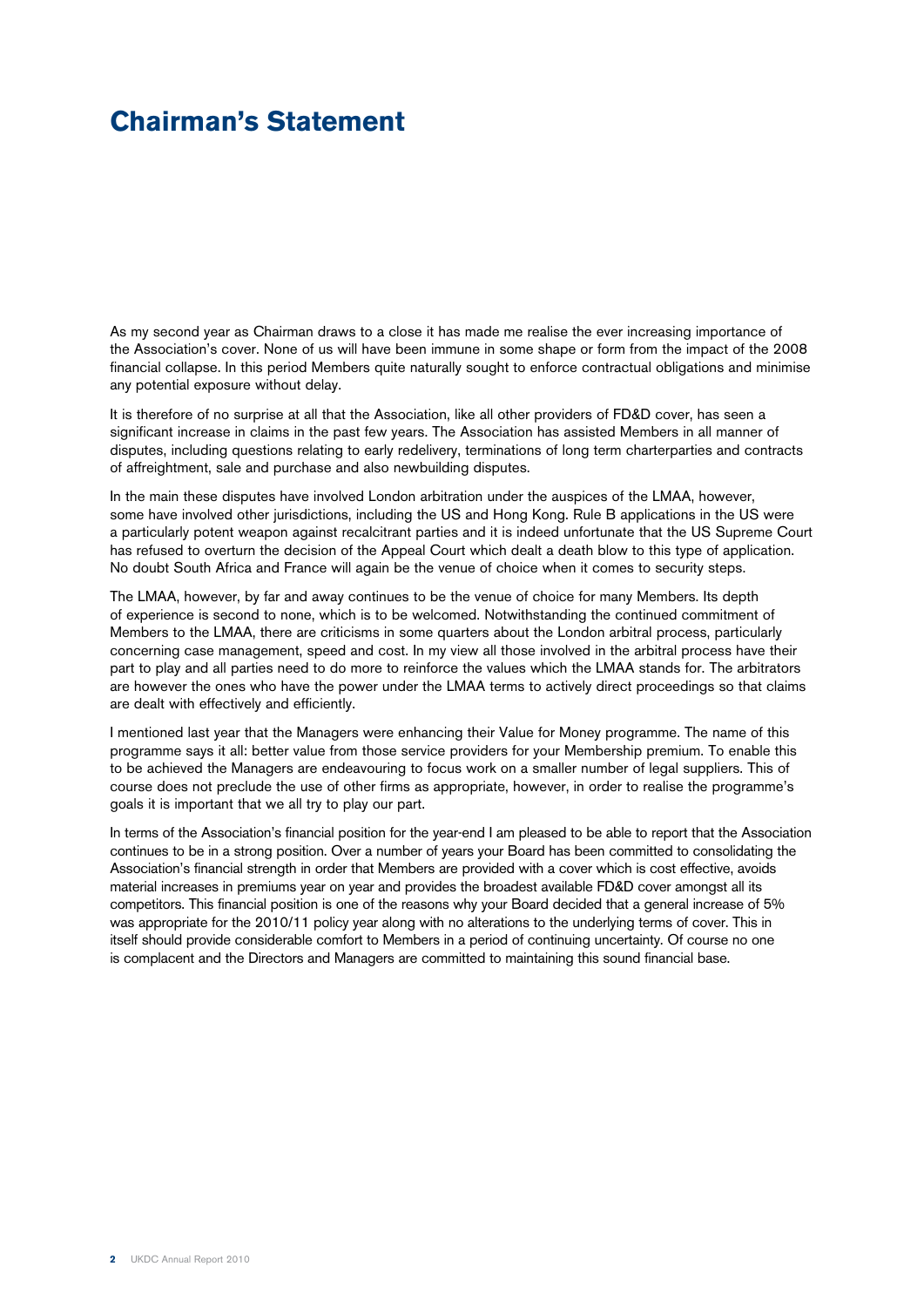### **Chairman's Statement (continued)**

The Association's free reserves for the year end stand at £19.0million with combined funds totalling £52.4million. In terms of ship numbers the Association continues to have a strong membership base with 3,446 ships currently entered. All of these factors place the Association in a strong position to meet the challenges ahead, not just in terms of market uncertainties but also with regulatory changes on the horizon. New EU wide solvency regulations, known as Solvency II, come into force in November, 2012. This seems some way off, however, considerable work needs to be done to achieve compliance and your Board and the Managers are actively engaged in this process.

Throughout this year your Board has worked tirelessly in order to provide Members with the cover you have come to expect. A considerable number of cases have been considered by the Board with the vast majority, in the order of 97%, receiving support or a substantial measure of support.

I would like to thank my fellow Directors for their considerable insight and support during the year. Their insight, experience and dedication to the affairs of this Association is unquestionable. The time and effort that the Board devotes to the affairs of the Association is one of the many strengths of the Association. There has been some change in the Board's membership this year with Mr Decavèle having stood down. His contribution was significant over many years and we are sad to see him leave. Two new Directors joined the Board during the year; Mr Richard Kendall of The China Navigation Co Ltd and Mr Yannis Triphyllis of Gourdomichalis Maritime S.A. Both in a short time have contributed a great deal to the Association's affairs. I would also like to thank the Management team for their significant assistance to the Board and Members.

In my view the Association's cover is invaluable. Not only does it provide Members with a level of expertise and knowledge which is unparalleled, it also cushions the impact of the costs associated with litigation which costs can be a significant proportion of the overall claim amount.

This Association is of course about you as Members. It exists for you. On behalf of the Board and the Managers I would like to personally thank you for your continuing loyalty. You can rest assured that the Club, its Directors and Managers remain as committed as ever to providing a cover that is not only responsive to Member needs but is able to deliver quality service, cost effectively.

**P.C. Laskaridis** Chairman

United Kingdom Freight Demurrage and Defence Association Limited

April, 2010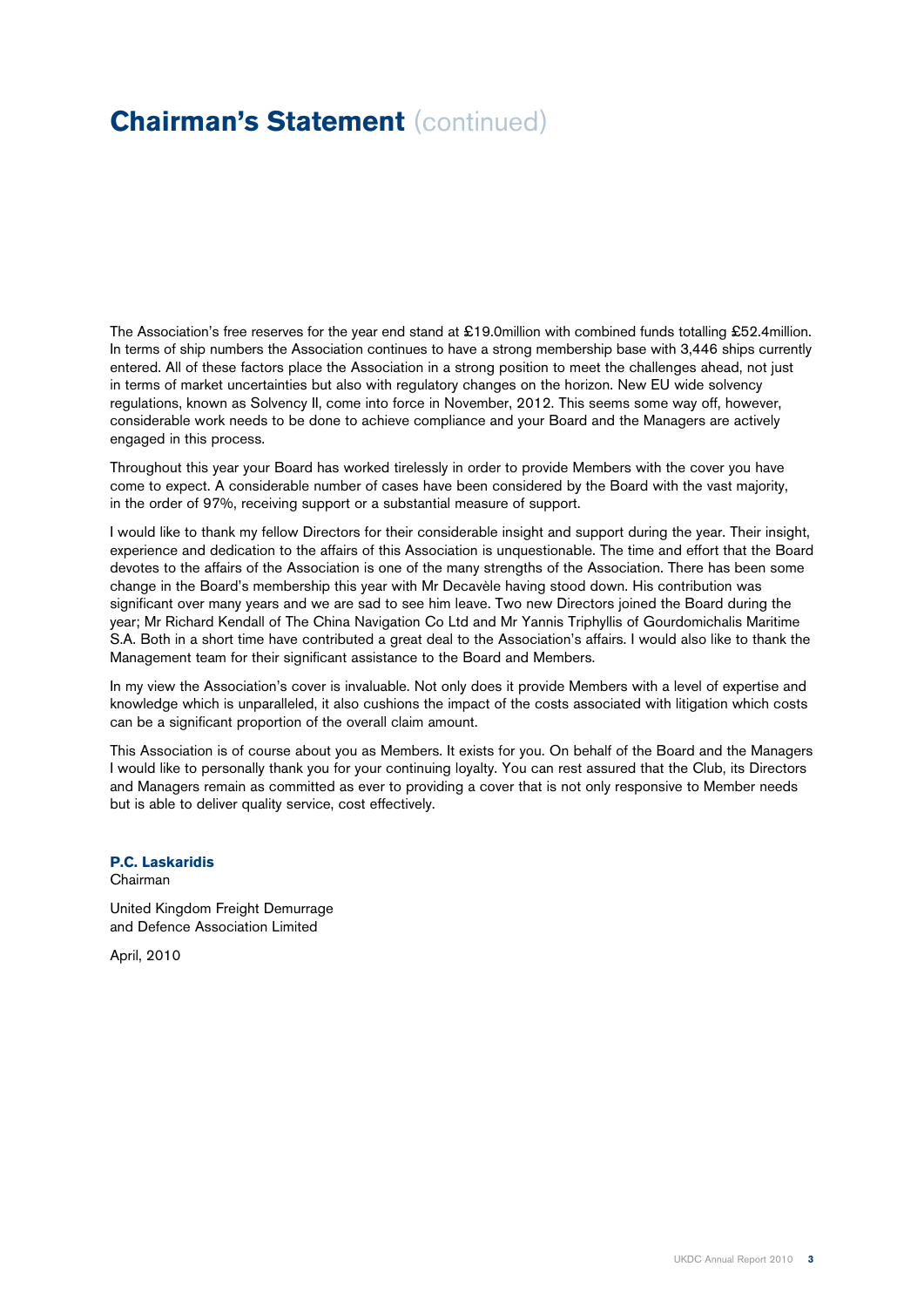### **The United Kingdom Freight Demurrage and Defence Association Limited**

#### **Directors**

- E. F. André
- A. S. Bernard
- M. Bottiglieri
- R. G. Crawford, C.B.E.
- P. P. Decavèle (retired without seeking re-election on 17 September, 2009)
- B. C. Goulandris
- G. A. Gratsos
- M. Hashim
- C. R. Kendall (appointed on 25 November, 2009)
- P. C. Laskaridis (Chairman)
- M. F. Lykiardopulo
- T. J. McClure
- S. Palios
- P. Pappas
- M. G. Pateras
- Tan Chin Hee
- Y. T. Triphyllis (appointed on 25 August, 2009)
- G. D. Weston
- G. Woodford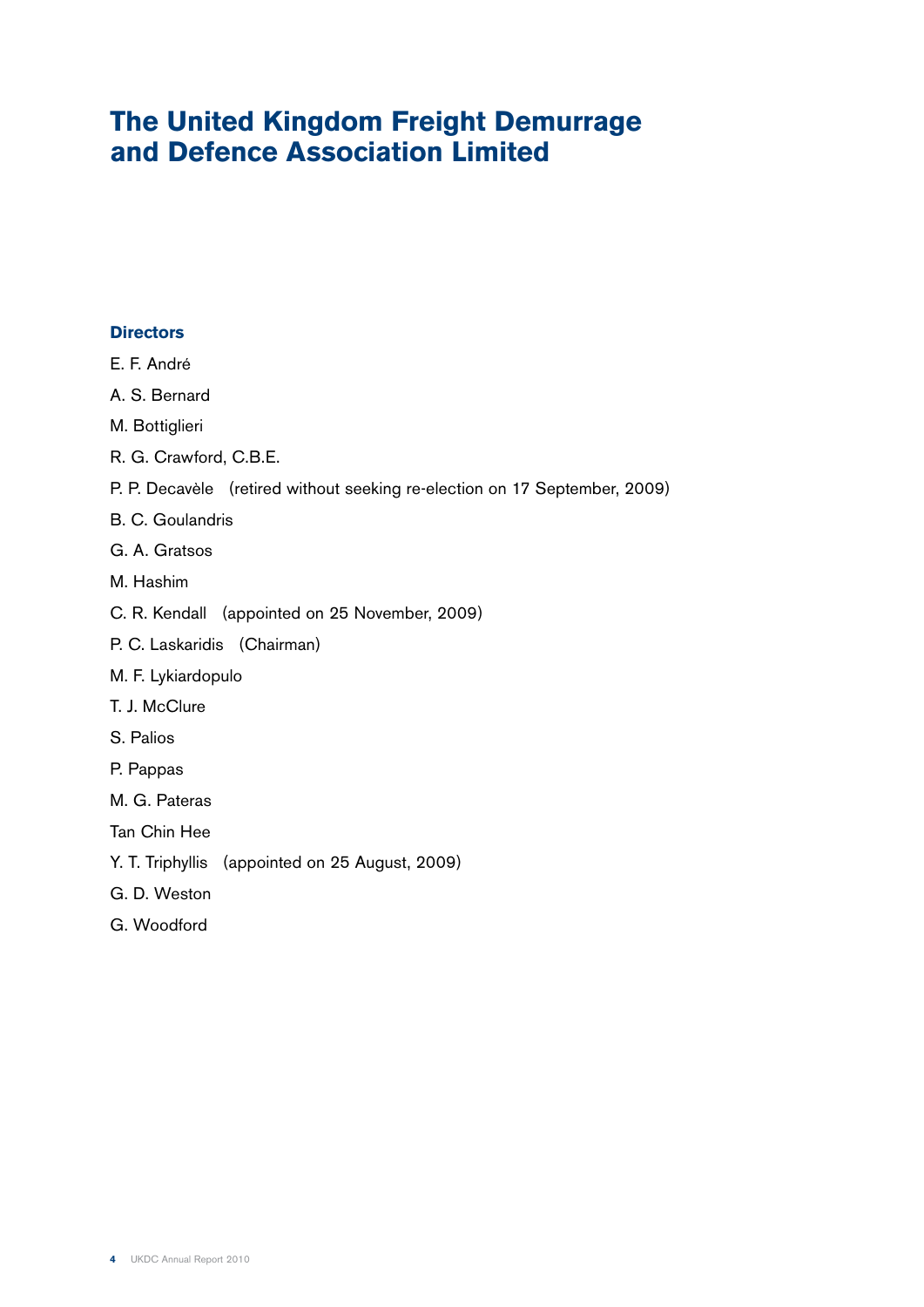### **Report of the Directors**

The Directors have pleasure in presenting their Report and the Financial Statements of the Association for the year ended 20 February, 2010.

#### **Principal Activities**

The Association carries on the business of mutual insurance of its Members against legal costs and expenses as defined in the Rules of the Association.

Under an agreement dated 19 February, 1999, the Association reinsures 90 per cent of its business with The United Kingdom Defence Insurance Association (Isle of Man) Limited ("UKDIA").

The number of ships entered in the Association at the year end on 20 February, 2010 was 3,446 (2,381 owned and 1,065 chartered), compared with 3,965 ships (2,600 owned and 1,365 chartered) on 20 February, 2009, an overall fall of 13%.

#### **Financial Review**

As shown in the Association's Income and Expenditure Account on page 11, the year ended with a surplus on the technical account of £48,000 (2009: £1,095,000 deficit) and after investment income, exchange gains / losses and taxation, there was a deficit for the year of £2,778,000 (2009: £484,000 surplus). The deficit was mainly caused by exchange losses on forward contracts resulting from the strength of US dollar and euro exchange rates against sterling during the early part of the year.

The deficit for the year led to a fall in the Association's accumulated reserves (shown on the Consolidated Balance Sheet of the Association and its subsidiary, set out on page 12) from a surplus of £1,581,000 at 20 February, 2009 to a deficit of £1,197,000 at 20 February, 2010.

The Association's gross claims reserves at 20 February, 2010 were £33,397,000 (2009: £34,170,000), an overall decrease of £773,000 in the year.

The reserves at 20 February, 2010, together with calls made on Members after that date, are available and, in the opinion of the Directors, meet the Association's outgoings and the legal costs and other expenses of the Association's business.

The Board of Directors has effected a Directors' and Officers' Liability Insurance policy to indemnify the Directors and Officers of the Association against loss arising from any claim against them jointly or severally by reason of any wrongful act in their capacity as Directors or Officers of the Association. The insurance also covers the Association's loss when it is required or permitted to indemnify the Directors or Officers pursuant to common law, statute, or the Articles of Association. The cost of the insurance is met by the Association and is included in net operating expenses.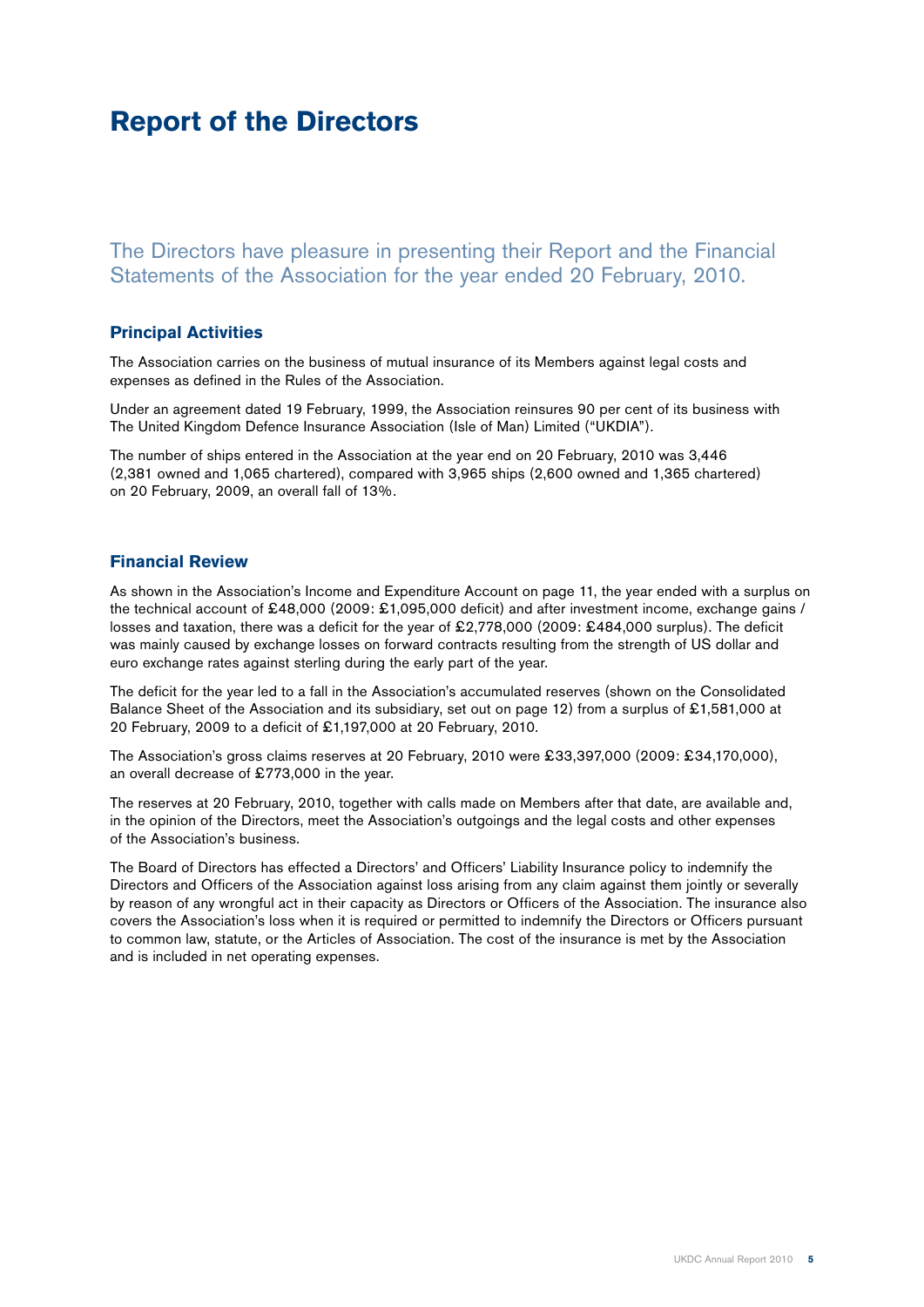### **Report of the Directors (continued)**

#### **Financial Risk Management**

The Association is exposed to financial risk through its financial assets and liabilities. The key financial risk is that the proceeds from financial assets are not sufficient to fund the obligations arising from liabilities as they fall due. The most important components of financial risk are: market risk, credit risk, insurance risk and liquidity risk.

#### **• Market risk**

 Market risk is the risk of adverse financial impact due to changes in fair values or future cash flows of financial instruments from fluctuations in interest rates, equity prices and foreign currency exchange rates, affecting both the value of the Association's investments and, in the case of exchange rates, its premium income and liabilities. The Association has a policy in place to manage its exposure to its investments, and this is monitored by regular reports from the investment managers to the Association's Board of Directors.

 The impact of exchange rate risk is mitigated by the use of forward contracts for the sale of premium income, which is almost all received in US dollars, into sterling, and the currency matching of assets and liabilities.

#### **• Credit risk**

 Credit risk is the risk of loss in the value of financial assets due to counterparties failing to meet all or part of their obligations. The Association's exposure primarily relates to debtors and bank balances. Exposure to debtors, which is mainly in respect of calls and premium contributions, is spread over a large number of members and counterparties, which mitigates the risk. Exposure to bank balances however is more concentrated, with two main counterparties and the risk is mitigated by placing funds surplus to normal operational requirements in money market funds and other investments.

#### **• Insurance risk**

The Association's risk can arise from:

- a) fluctuations in the timing, frequency and severity of claims and claims settlements relative to expectations;
- b) unexpected claims arising from a single source;
- c) inaccurate pricing of risks when underwritten;
- d) inadequate reinsurance protection;
- e) inadequate reserves.

 The risk is managed by underwriting, reinsurance and reserving strategies which are agreed and monitored by the Association's Board.

#### **• Liquidity risk**

 The Association manages this risk by the use of liquid investments and its ability to call upon its quota share reinsurer, UKDIA, in event of a significant outflow of funds.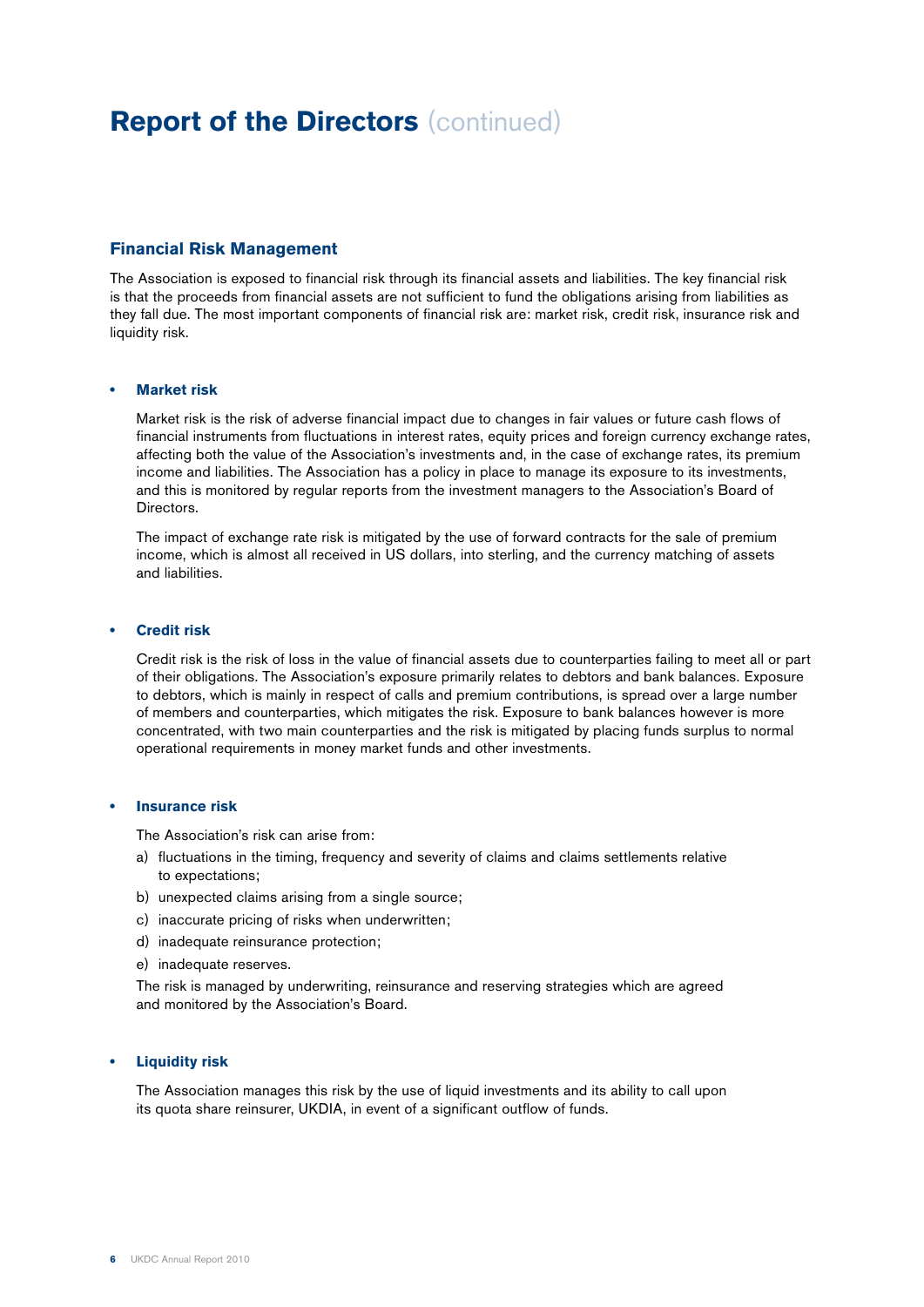### **Report of the Directors** (continued)

#### **Directors**

The Directors who held office during the year are listed on page 4.

In accordance with the Articles of Association, all the Directors retire at the forthcoming Annual General Meeting to be held on 16 September, 2010 and will be eligible for re-election.

#### **Meetings of Directors**

The Directors met on five occasions during the year under review, in order to fulfil the general and specific responsibilities entrusted to them by the Members under the Rules and under the Memorandum and Articles of Association. At these meetings the Directors received and discussed written and oral reports and recommendations from the Managers on calls and other policy matters.

As in past years, a substantial portion of each meeting involved the consideration of Members' cases in which the Association's support was requested for court or arbitration proceedings. The Directors considered 32 major cases during the year. Furthermore, as in past years the Managers considered a substantial number of requests for support in proceedings under the authority delegated to them by the Directors. Of all the cases formally considered by the Board or the Managers, 97% received a significant measure of support from the Association, amply illustrating the importance attached by both Board and Managers to the Association being supportive of its Members whenever the circumstances render that possible.

The work of the Association remains substantial with approximately 2,799 case files open as at 20 February, 2010. The Managers continue to advise and support Members who are involved with disputes and are frequently able to help them reach satisfactory terms of settlement without proceedings.

#### **Auditor**

Each of the persons who is a director at the date of approval of this report confirms that:

- 1) so far as the director is aware, there is no relevant audit information of which the Association's auditor is unaware;
- 2) the director has taken all the steps that he / she ought to have taken as a director in order to make himself / herself aware of any relevant audit information and to establish that the Association's auditor is aware of the information.

This confirmation is given and should be interpreted in accordance with the provisions of s418 of the Companies Act 2006.

A resolution to reappoint Grant Thornton UK LLP as the Association's auditor will be proposed at the forthcoming Annual General Meeting.

**K. P. Halpenny Secretary** 

15 April, 2010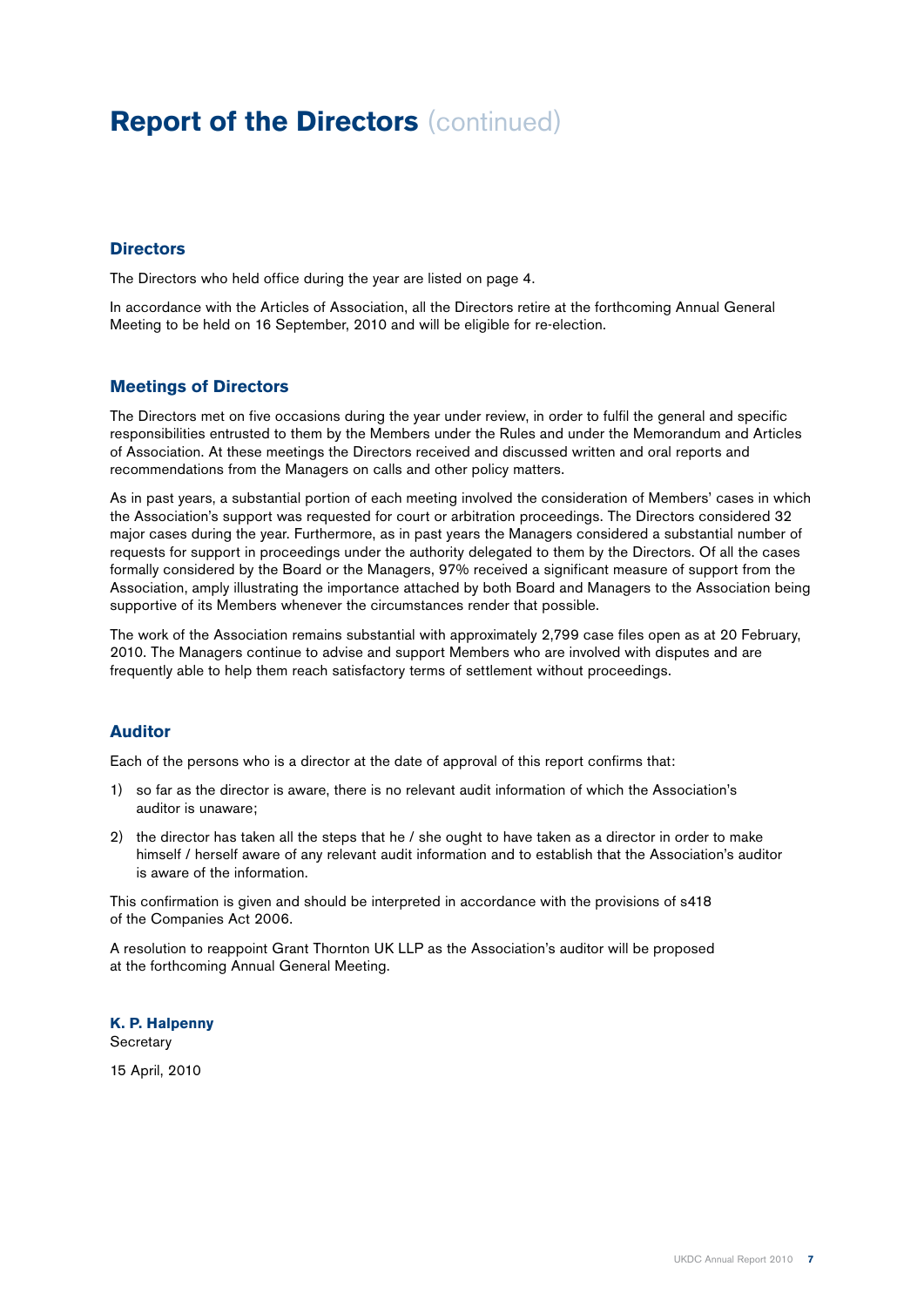### **Report of the Directors** (continued)

#### **Directors' Responsibilities Statement**

The Directors are responsible for preparing the annual report and the financial statements in accordance with applicable law and regulations.

Company law requires the Directors to prepare financial statements for each financial year. Under that law the directors have elected to prepare the financial statements in accordance with United Kingdom Generally Accepted Accounting Practice (United Kingdom Accounting Standards and applicable law). Under company law the Directors must not approve the financial statements unless they are satisfied that they give a true and fair view of the state of affairs of the Association and of the income and expenditure of the Association for that period. In preparing these financial statements, the Directors are required to:

- select suitable accounting policies and then apply them consistently;
- make judgements and accounting estimates that are reasonable and prudent;
- state whether applicable UK accounting standards have been followed, subject to any material departures disclosed and explained in the financial statements; and
- prepare the financial statements on the going concern basis unless it is inappropriate to presume that the Association will continue in business.

The Directors are responsible for keeping adequate accounting records that are sufficient to show and explain the Association's transactions and disclose with reasonable accuracy at any time the financial position of the Association and enable them to ensure that the financial statements comply with the Companies Act 2006. They are also responsible for safeguarding the assets of the Association and hence for taking reasonable steps for the prevention and detection of fraud and other irregularities.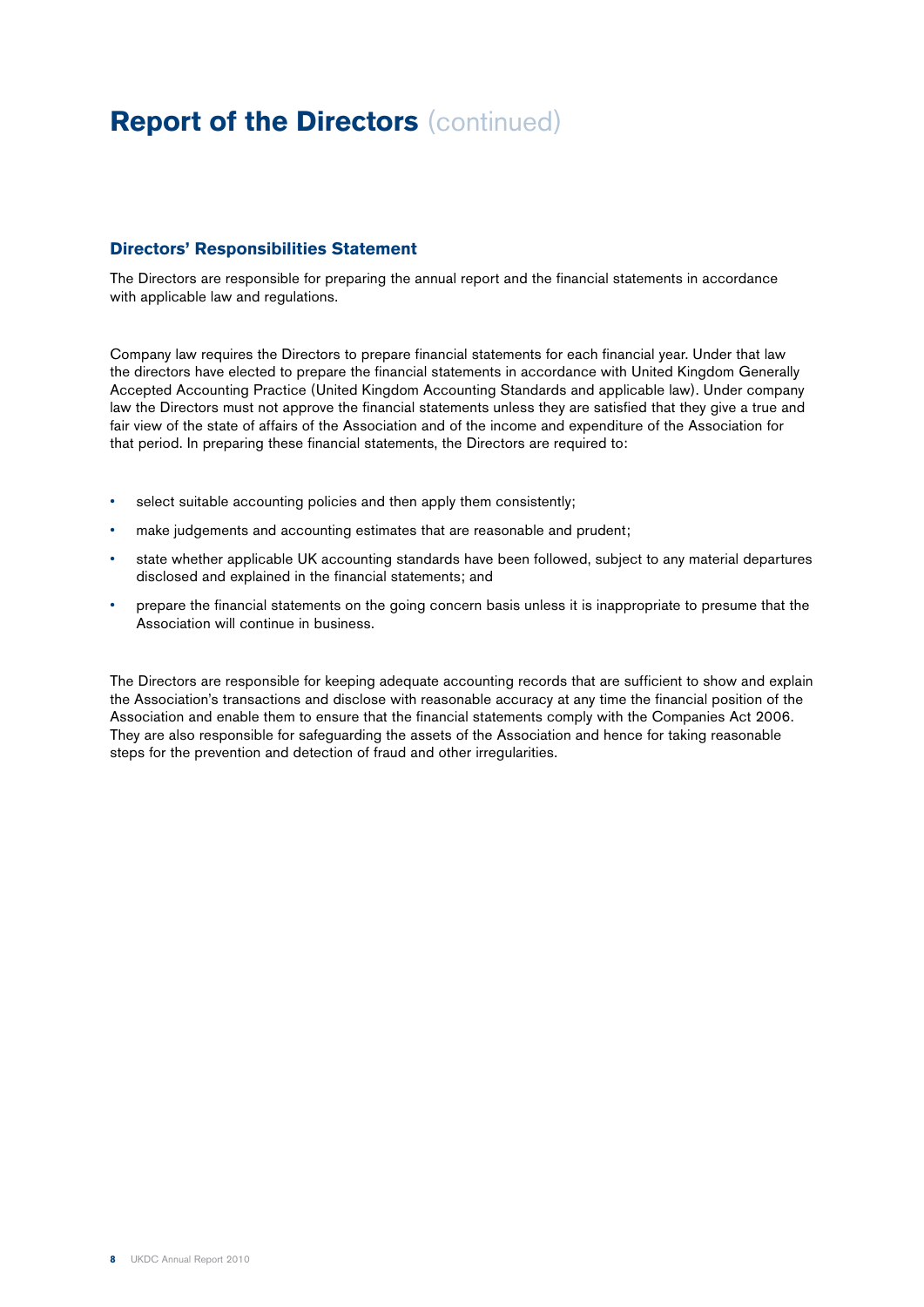### **Independent Auditor's Report to the Members of the United Kingdom Freight Demurrage and Defence Association Limited**

We have audited the financial statements of The United Kingdom Freight Demurrage and Defence Association Limited for the year ended 20 February, 2010 which comprise the consolidated income and expenditure account, the consolidated balance sheet, the holding company balance sheet, consolidated cash flow statement and the related notes. The financial reporting framework that has been applied in their preparation is applicable law and United Kingdom Accounting Standards (United Kingdom Generally Accepted Accounting Practice).

This report is made solely to the Association's members, as a body, in accordance with Chapter 3 of Part 16 of the Companies Act 2006. Our audit work has been undertaken so that we might state to the Association's members those matters we are required to state to them in an auditor's report and for no other purpose. To the fullest extent permitted by law, we do not accept or assume responsibility to anyone other than the Association and the Association's members as a body, for our audit work, for this report, or for the opinions we have formed.

#### **Respective responsibilities of Directors and Auditors**

As explained more fully in the Directors' Responsibilities Statement, the directors are responsible for the preparation of the financial statements and for being satisfied that they give a true and fair view. Our responsibility is to audit the financial statements in accordance with applicable law and International Standards on Auditing (UK and Ireland). Those standards require us to comply with the Auditing Practices Board's (APB's) Ethical Standards for Auditors.

#### **Scope of the Audit of the Financial Statements**

A description of the scope of an audit of financial statements is provided on the APB's website at www.frc.org.uk/apb/scope/UKNP.

#### **Opinion on Financial Statements**

In our opinion the financial statements:

- give a true and fair view of the state of the Association's affairs as at 20 February, 2010 and of its deficit for the year then ended;
- have been properly prepared in accordance with United Kingdom Generally Accepted Accounting Practice; and
- have been prepared in accordance with the requirements of the Companies Act 2006.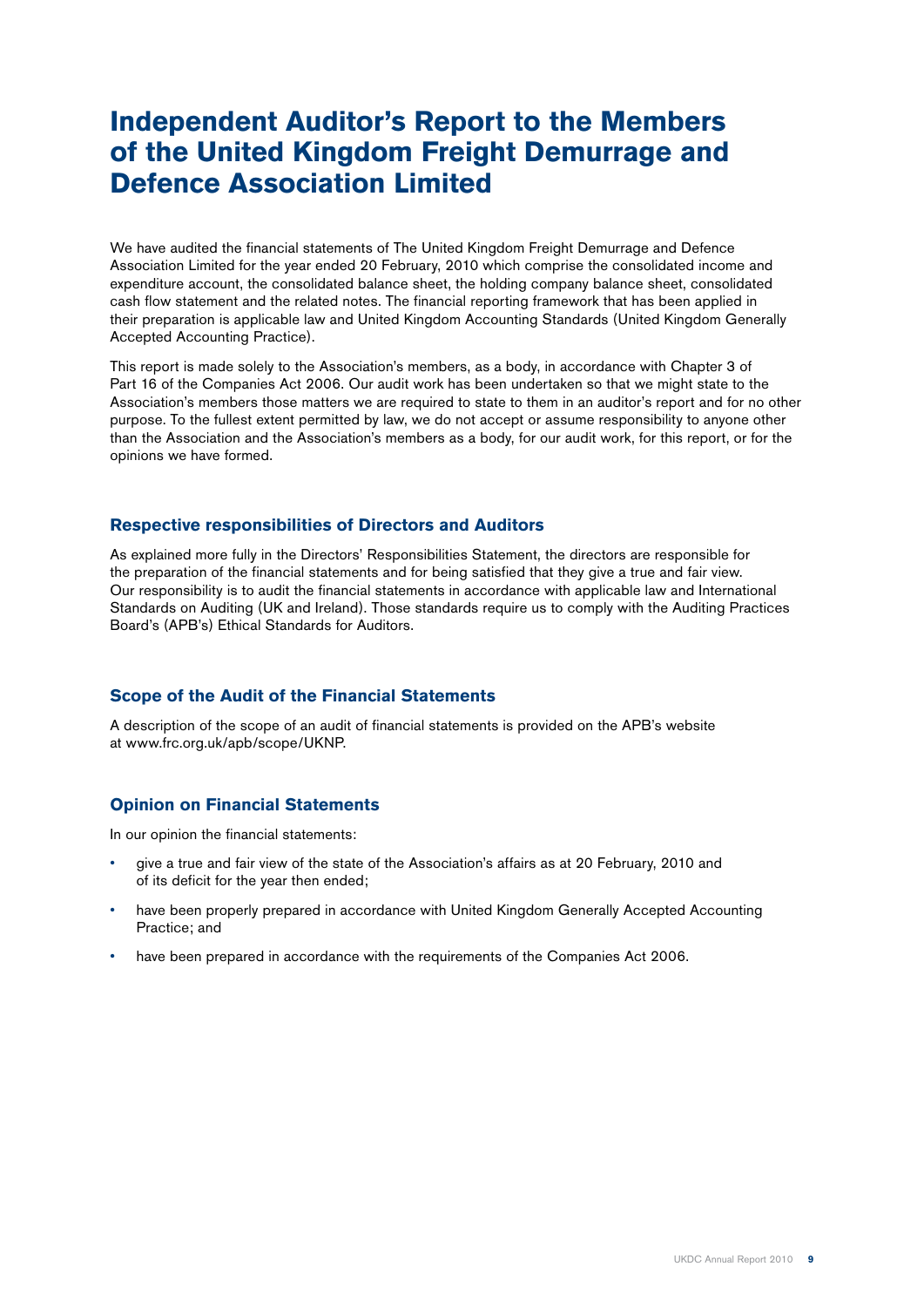### **Independent Auditor's Report to the Members of the United Kingdom Freight Demurrage and Defence Association Limited (continued)**

#### **Opinion on Other Matter Prescribed by the Companies Act 2006**

In our opinion the information given in the Report of the Directors for the financial year for which the financial statements are prepared is consistent with the financial statements.

#### **Matters on Which We Are Required to Report by Exception**

We have nothing to report in respect of the following matters where the Companies Act 2006 requires us to report to you if, in our opinion:

- adequate accounting records have not been kept, or returns adequate for our audit have not been received from branches not visited by us; or
- the financial statements are not in agreement with the accounting records and returns; or
- certain disclosures of directors' remuneration specified by law are not made; or
- we have not received all the information and explanations we require for our audit.

#### **Julian Bartlett**

Senior Statutory Auditor for and on behalf of Grant Thornton UK LLP Statutory Auditor, Chartered Accountants

London

15 April, 2010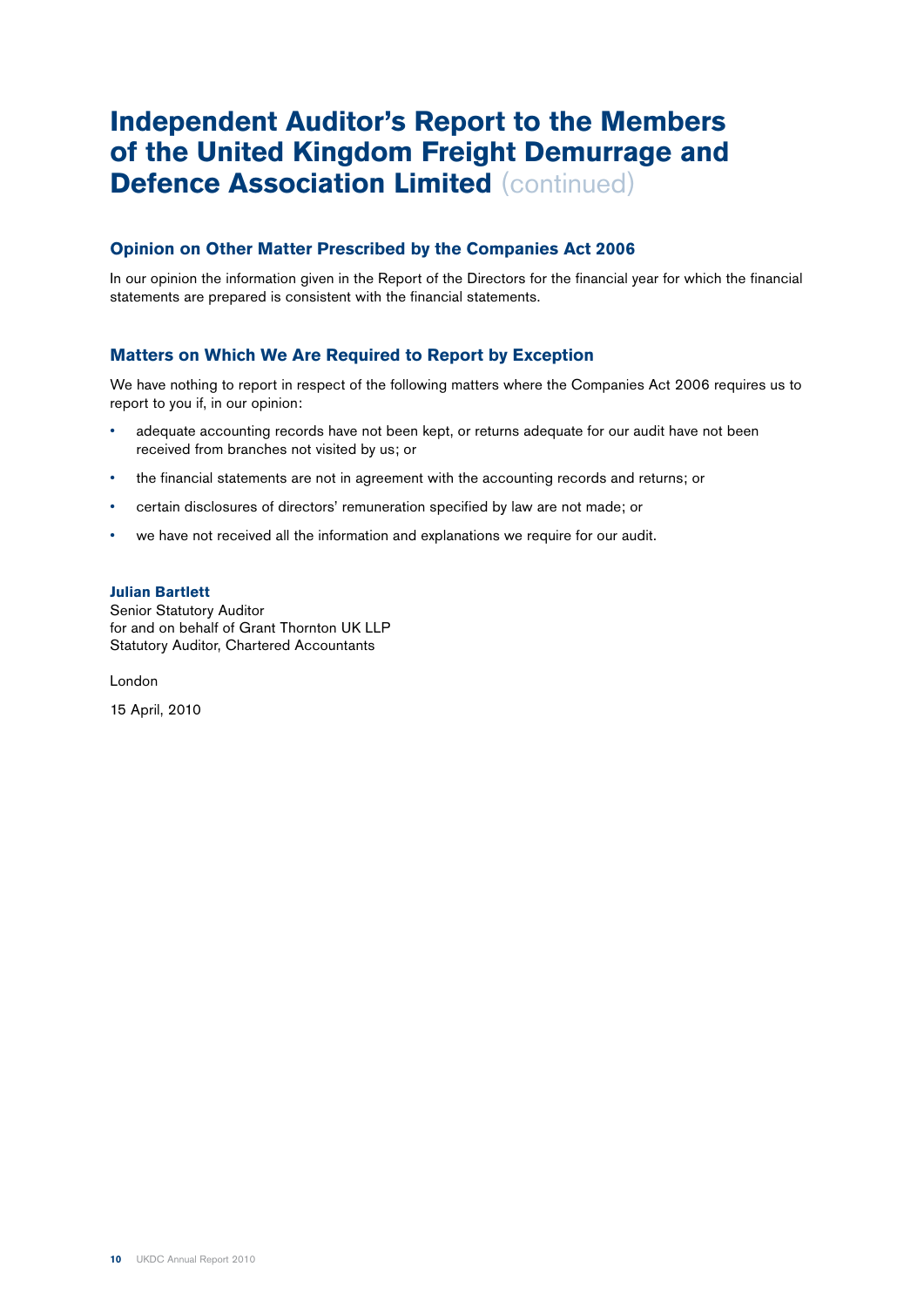## **Consolidated Income and Expenditure Account**

For the year ended 20 February, 2010

|                                                                                     | <b>Note</b> | 2010      | 2009      |
|-------------------------------------------------------------------------------------|-------------|-----------|-----------|
|                                                                                     |             | £'000     | £'000     |
| <b>Technical Account</b>                                                            |             |           |           |
| Gross premiums written                                                              |             | 18,344    | 14,301    |
| Outward reinsurance premiums                                                        | 3           | (11, 121) | (8,634)   |
|                                                                                     |             | 7,223     | 5,667     |
| Claims incurred net of reinsurance                                                  |             |           |           |
| - Claims paid                                                                       |             |           |           |
| Gross claims paid                                                                   | 4           | (15, 447) | (10, 972) |
| Reinsurers' share                                                                   |             | 11,626    | 7,679     |
| - Change in the provision for claims                                                |             |           |           |
| Gross outstanding claims                                                            | 17          | 773       | (3, 493)  |
| Reinsurers' share                                                                   |             | (696)     | 3,144     |
|                                                                                     |             | (3,744)   | (3,642)   |
| Net operating expenses                                                              | 5           | (3, 431)  | (3, 120)  |
| Balance on the technical account                                                    |             | 48        | (1,095)   |
| <b>Non Technical Account</b>                                                        |             |           |           |
| Balance on the technical account                                                    |             | 48        | (1,095)   |
| Investment income                                                                   | 8           | 28        | 148       |
| Unrealised (losses) / gains on investments                                          |             | (489)     | 475       |
| Exchange (losses) / gains                                                           |             | (2, 454)  | 1,416     |
| (Deficit) / surplus on ordinary activities before tax                               |             | (2,867)   | 944       |
| Tax on ordinary activities                                                          | 14          | 89        | (460)     |
| (Deficit) / surplus on ordinary activities<br>after tax and transferred to reserves | 15          | (2,778)   | 484       |

All activities represent continuing activities. There are no recognised gains or losses other than the result for the year.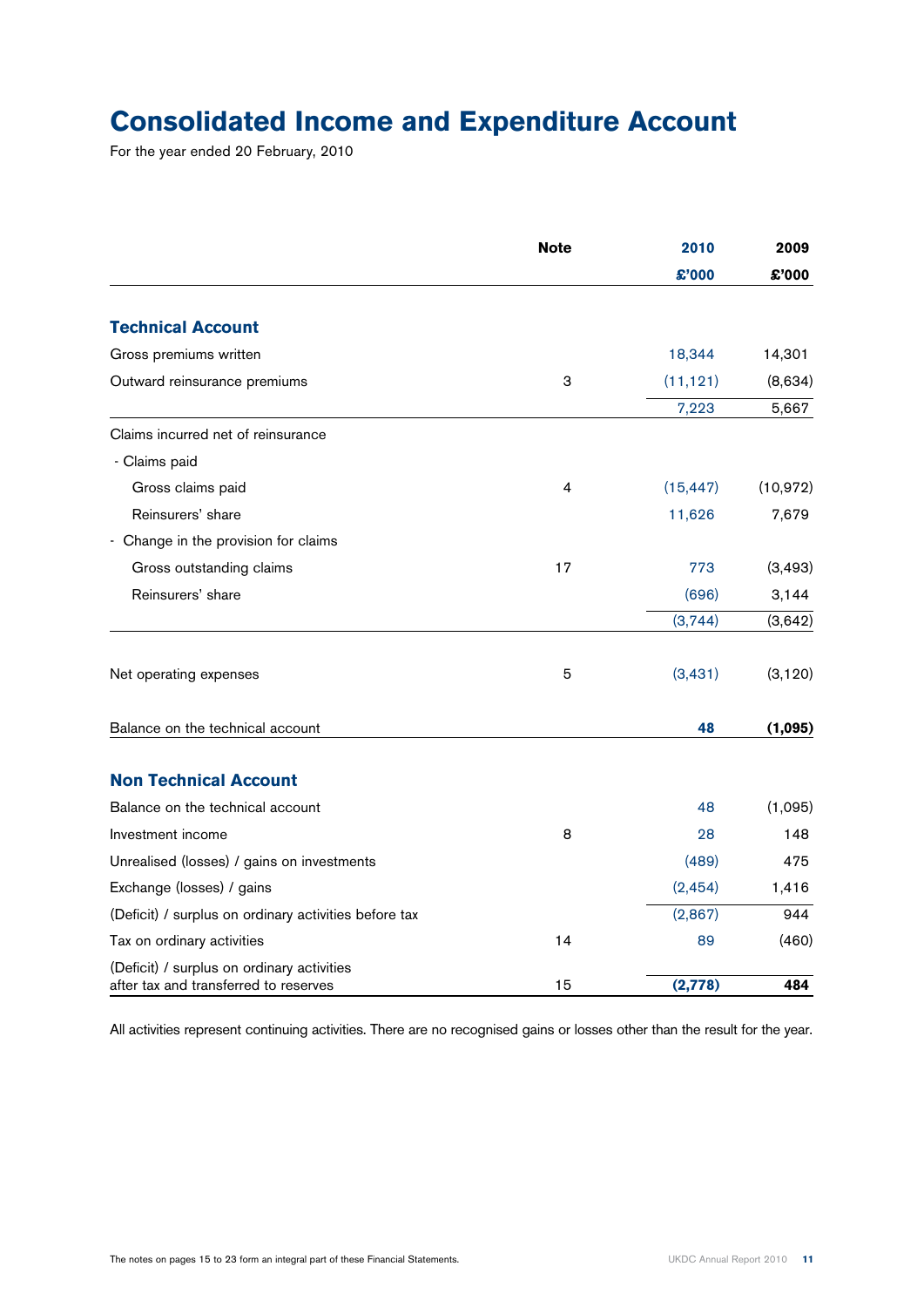### **Consolidated Balance Sheet**

At 20 February, 2010

|                                                      | <b>Note</b> | 2010     | 2009   |
|------------------------------------------------------|-------------|----------|--------|
|                                                      |             | £'000    | £'000  |
| <b>Assets</b>                                        |             |          |        |
| <b>Investments</b>                                   |             |          |        |
| Other financial investments                          | 10          | 3,069    | 2,943  |
| Reinsurers' share of technical provisions            |             |          |        |
| Claims outstanding                                   |             | 30,057   | 30,753 |
| <b>Debtors</b>                                       |             |          |        |
| Debtors arising out of direct insurance operations   | 12          | 493      | 1,332  |
| Other debtors                                        |             | 177      | 71     |
| <b>Cash at bank</b>                                  |             | 350      | 1,384  |
| <b>Total assets</b>                                  |             | 34,146   | 36,483 |
| <b>Liabilities</b>                                   |             |          |        |
| <b>Capital and reserves</b>                          |             |          |        |
| Income and expenditure account                       | 15          | (1, 197) | 1,581  |
| <b>Technical provisions</b>                          |             |          |        |
| Claims outstanding                                   | 17          | 33,397   | 34,170 |
| <b>Creditors</b>                                     |             |          |        |
| Creditors arising out of direct insurance operations | 13          | 1,708    | 50     |
| Creditors arising out reinsurance operations         |             | 50       | 79     |
| Other creditors including tax and social security    | 13          | 81       | 518    |
| Accruals and deferred income                         |             | 107      | 85     |
|                                                      |             | 1,946    | 732    |
| <b>Total liabilities</b>                             |             | 34,146   | 36,483 |

The financial statements of The United Kingdom Freight Demurrage & Defence Association Limited, registration number 00501877, were approved by the Board of Directors and authorised for issue on 15 April 2010. They were signed on its behalf by:

#### **Directors Managers**

P. C. Laskaridis R. G. Crawford D. J. Evans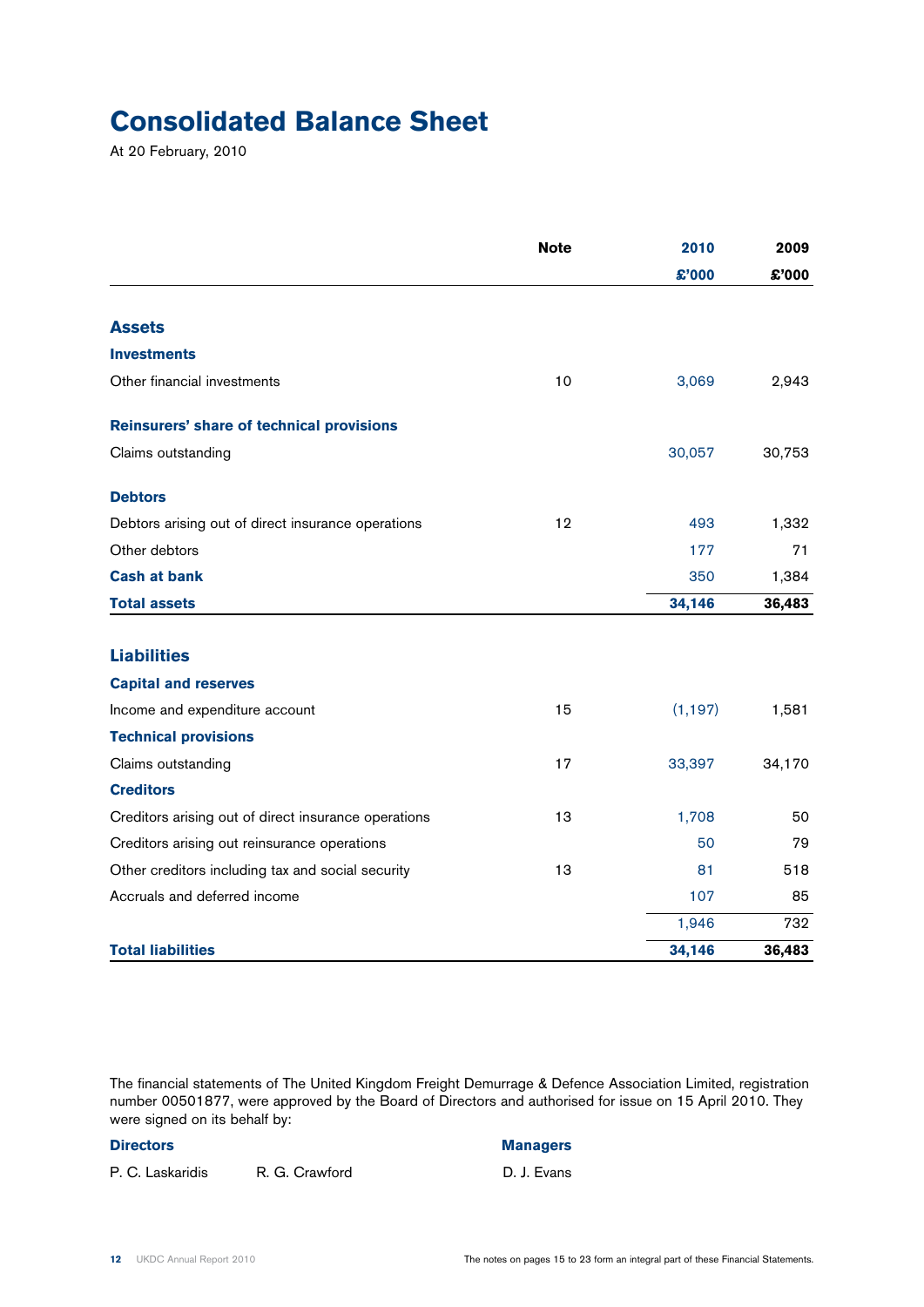### **Holding Company Balance Sheet**

At 20 February, 2010

|                                                      | <b>Note</b> | 2010     | 2009   |
|------------------------------------------------------|-------------|----------|--------|
|                                                      |             | \$'000   | £'000  |
| <b>Assets</b>                                        |             |          |        |
| <b>Investments</b>                                   |             |          |        |
| Shares in group undertakings                         | 11          | 50       | 50     |
| Other financial investments                          | 10          | 3,069    | 2,943  |
| Reinsurers' share of technical provisions            |             |          |        |
| Claims outstanding                                   |             | 30,057   | 30,753 |
| <b>Debtors</b>                                       |             |          |        |
| Debtors arising out of direct insurance operations   | 12          | 493      | 1,332  |
| Other debtors                                        |             | 127      | 21     |
| Due from subsidiary                                  |             | 5        | 5      |
| <b>Cash at bank</b>                                  |             | 350      | 1,384  |
| <b>Total assets</b>                                  |             | 34,151   | 36,488 |
|                                                      |             |          |        |
| <b>Liabilities</b>                                   |             |          |        |
| <b>Capital and reserves</b>                          |             |          |        |
| Income and expenditure account                       | 15          | (1, 187) | 1,591  |
| <b>Technical provisions</b>                          |             |          |        |
| Claims outstanding                                   | 17          | 33,397   | 34,170 |
| <b>Creditors</b>                                     |             |          |        |
| Creditors arising out of direct insurance operations | 13          | 1,708    | 50     |
| Creditors arising out of reinsurance operations      |             | 50       | 79     |
| Other creditors including tax and social security    | 13          | 76       | 513    |
| Accruals and deferred income                         |             | 107      | 85     |
|                                                      |             | 1,941    | 727    |
| <b>Total liabilities</b>                             |             | 34,151   | 36,488 |

The financial statements of The United Kingdom Freight Demurrage & Defence Association Limited, registration number 00501877, were approved by the Board of Directors and authorised for issue on 15 April 2010. They were signed on its behalf by:

P. C. Laskaridis R. G. Crawford D. J. Evans

#### **Directors Managers**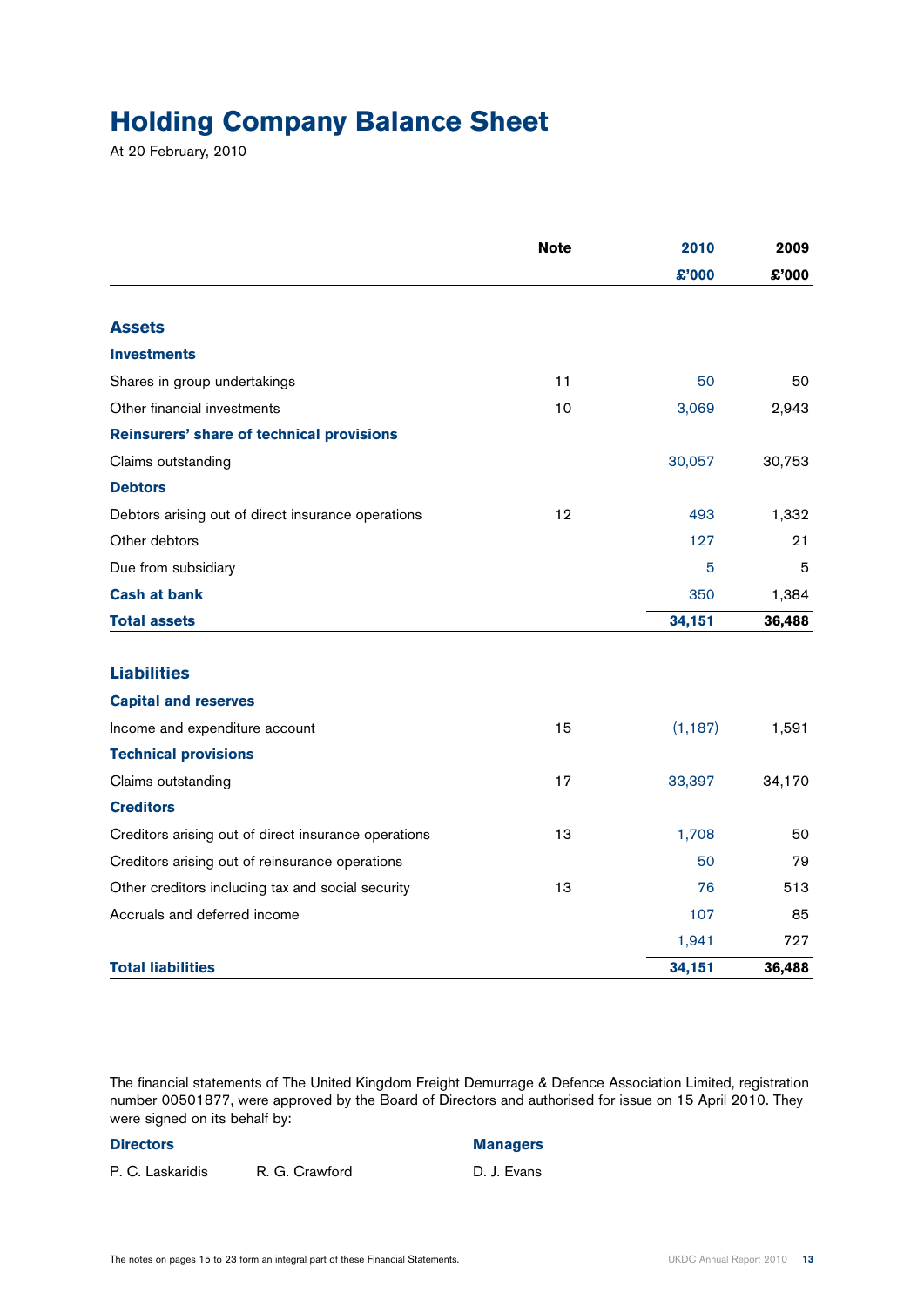## **Consolidated Cash Flow Statement**

For the year ended 20 February, 2010

|                                                       | <b>Note</b> | 2010      | 2009     |
|-------------------------------------------------------|-------------|-----------|----------|
|                                                       |             | £'000     | £'000    |
| <b>Cash Flow Statement</b>                            |             |           |          |
| Premiums received                                     |             | 18,516    | 14,404   |
| Claims paid net of reinsurers' share                  |             | (1, 298)  | (1,015)  |
| Reinsurance premiums paid                             |             | (11, 150) | (8,666)  |
| Other operating cash payments                         |             | (3,601)   | (6, 387) |
| Net cash inflow / (outflow) from operating activities |             | 2,467     | (1,664)  |
| Interest received and exchange (losses) / gains       |             | (2, 426)  | 1,564    |
| <b>Taxation paid</b>                                  |             | (460)     | (41)     |
| Decrease in cash                                      | 16          | (419)     | (141)    |
| <b>Operating Activities</b>                           |             |           |          |
| Balance on technical account                          |             | 48        | (1,095)  |
| (Decrease) / increase in provision for claims         |             | (77)      | 349      |
| Decrease / (increase) in debtors                      |             | 822       | (836)    |
| Increase / (decrease) in creditors                    |             | 1,674     | (82)     |
| Net cash inflow / (outflow) from operating activities |             | 2,467     | (1,664)  |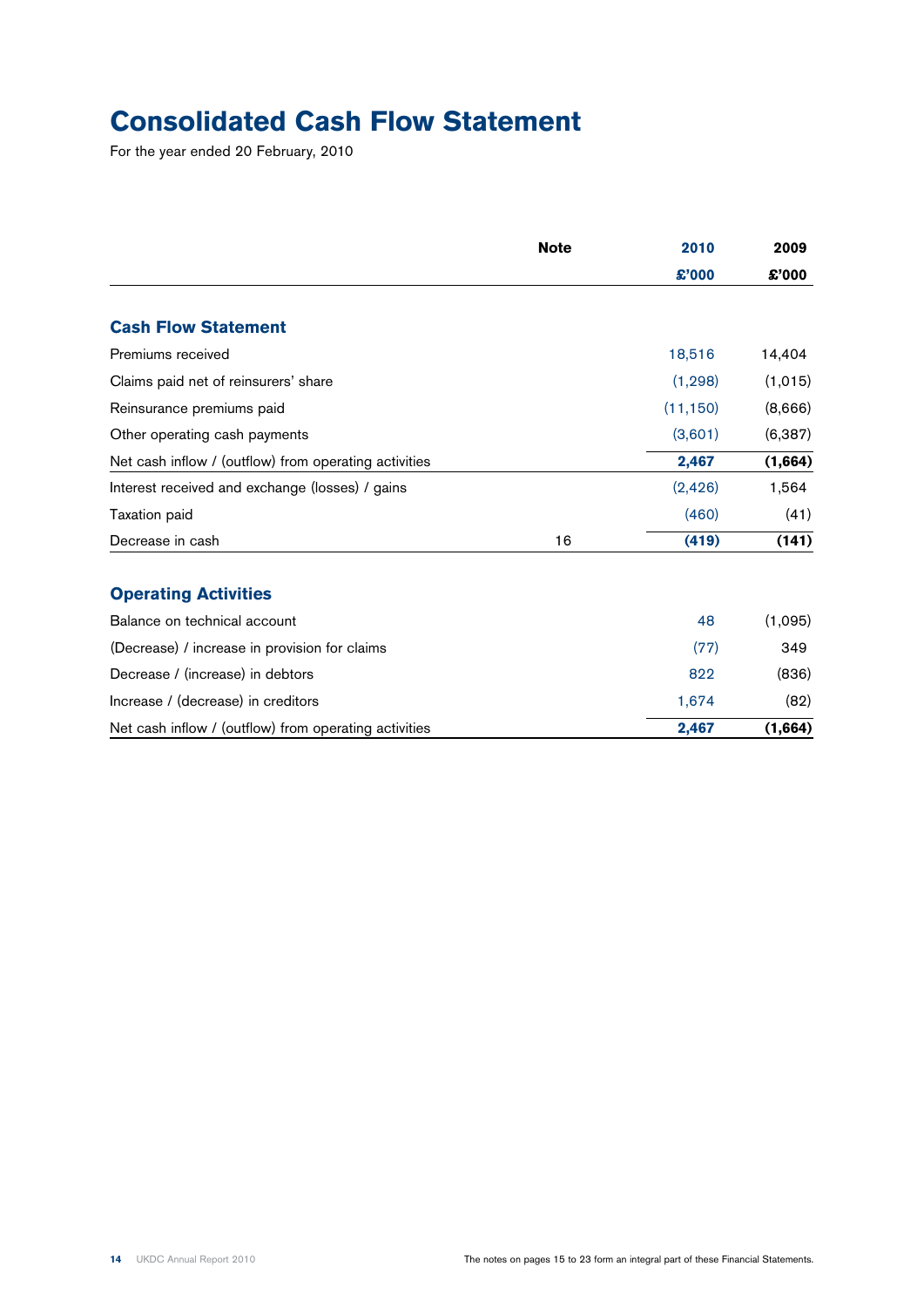### **Notes to the Financial Statements**

For the year ended 20 February, 2010

#### **1. Constitution**

 The Association is incorporated in England as a company limited by guarantee and not having a share capital.

 In the event of the company's liquidation the net assets of the Association are to be distributed in proportion to the amount of contributions paid by Members during the preceding six years.

#### **2. Accounting Policies**

#### **(a) Accounting disclosures**

 These financial statements have been prepared under the provisions of Section 408 of the Companies Act 2006, which detail the disclosure requirements for income and expenditure accounts in group accounts, and comply with applicable United Kingdom accounting standards. The financial statements are prepared on an annual basis under the historical cost convention as modified by the revaluation of investments and comply with all material recommendations of the Statement of Recommended Practice on Accounting for Insurance Business issued by the Association of British Insurers in December, 2006.

#### **(b)Foreign currencies**

 Foreign currency assets and liabilities (except the cost of investment) are translated into sterling at the rates of exchange ruling at the balance sheet date. The resulting difference is treated as unrealised.

 Revenue transactions are translated into sterling at the rate applicable for the date on which they took place.

 Differences between closing exchange rates and the rates applying to outstanding forward currency contracts are also recognised. All exchange gains / losses whether realised or unrealised have been included in the Income and Expenditure Account for the year.

#### **(c) Gross premiums written**

 Calls and premiums include calls less return premiums and the change in provisions for bad and doubtful debts. These calls and premiums are the total receivable for the whole period of cover provided by the contracts incepting during the accounting period together with any adjustments in respect of prior accounting periods. There are no unearned premiums.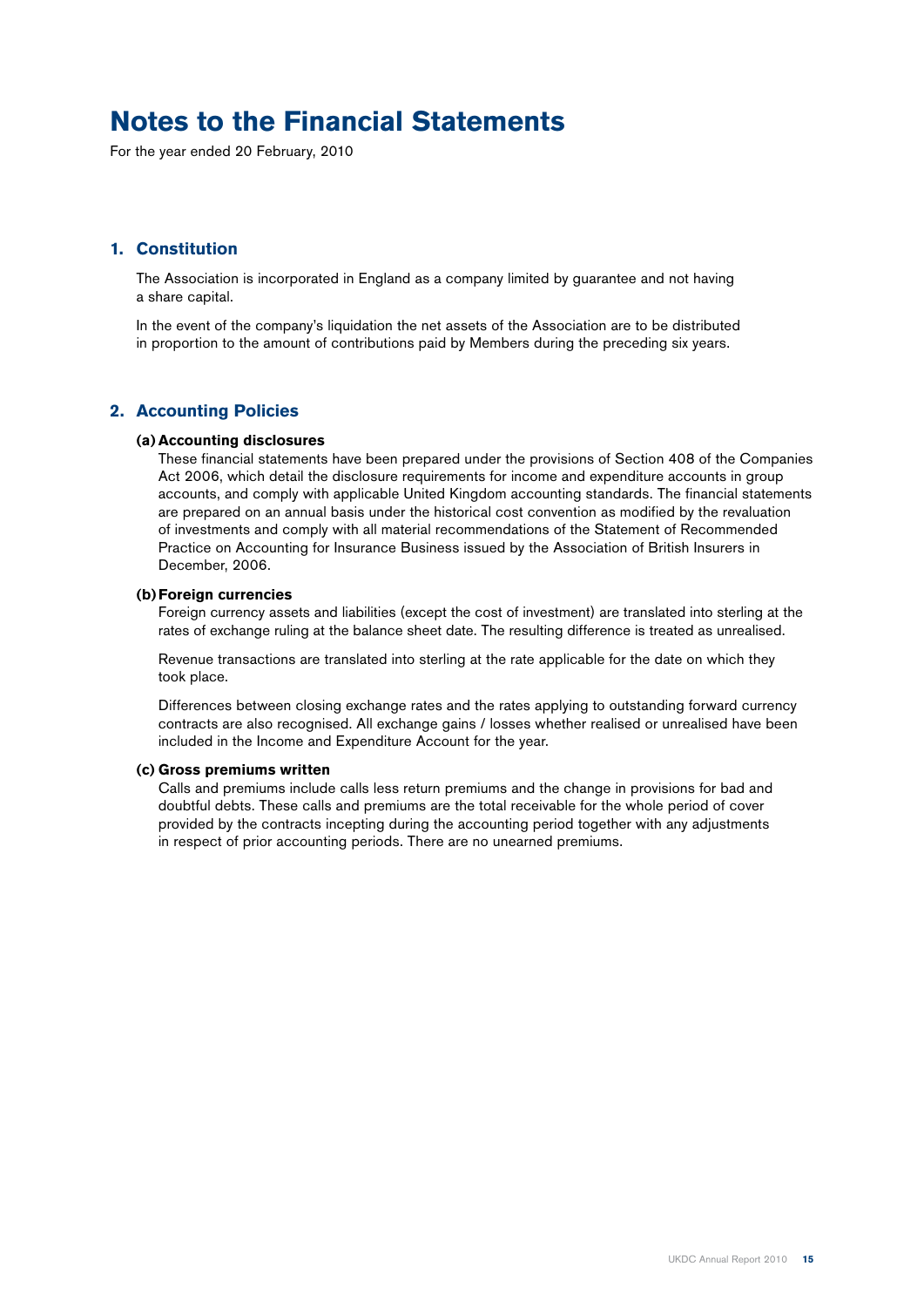For the year ended 20 February, 2010

#### **2. Accounting Policies (continued)**

#### **(d) Claims**

 These are the legal costs and expenses of the Members covered by the Association. They include all claims incurred during the year, whether paid, estimated or unreported together with internal claims management costs and future claims management costs and adjustments for claims outstanding from previous years.

 A forecast of unreported claims is based on the estimated ultimate cost of claims arising out of events which have occurred before the end of the accounting period but have not yet been reported. These future claims are based on the Managers' best estimate of unreported claims on each policy year. The estimates are calculated by comparing the pattern of claims payments in current policy years with earlier policy years, and then projecting the likely outcome of the more recent years.

 Whilst the Directors consider that the gross provisions for claims and the related reinsurance recoveries are fairly stated on the basis of information currently available, the ultimate liability will vary as a result of subsequent information and events and may result in significant adjustments to the amount provided. Any differences between the provisions and subsequent settlements are dealt with in the technical accounts of later years.

#### **(e) Investments**

 Investments purchased in foreign currencies are translated into sterling on the date of purchase. The market value of foreign currency investments is translated at the rate of exchange ruling at the balance sheet date. The investment in the Subsidiary is carried at cost in the Holding Company Balance Sheet.

#### **(f) Investment income**

 This comprises income received during the year adjusted in respect of interest receivable at the year end, and profits and losses on the sale of investments and gains and losses on closed forward currency contracts.

 The unrealised gains and losses on the movement in the market value of the investments are included in the non-technical account. No transfer is made of the investment returns from the non-technical account to the technical account, as this is not considered appropriate.

#### **(g) Consolidation**

 As the Financial Statements are in consolidated form, the Association is exempt from the requirement to present an Income and Expenditure Account for the holding company.

#### **(h) Taxation**

 The payment of taxation is deferred or accelerated because of timing differences between the treatment of certain items for accounting and taxation purposes. Full provision for deferred taxation is made under the liability method, without discounting, on all timing differences that have arisen, but not reversed by the balance sheet date, unless such provision is not permitted by Financial Reporting Standard 19.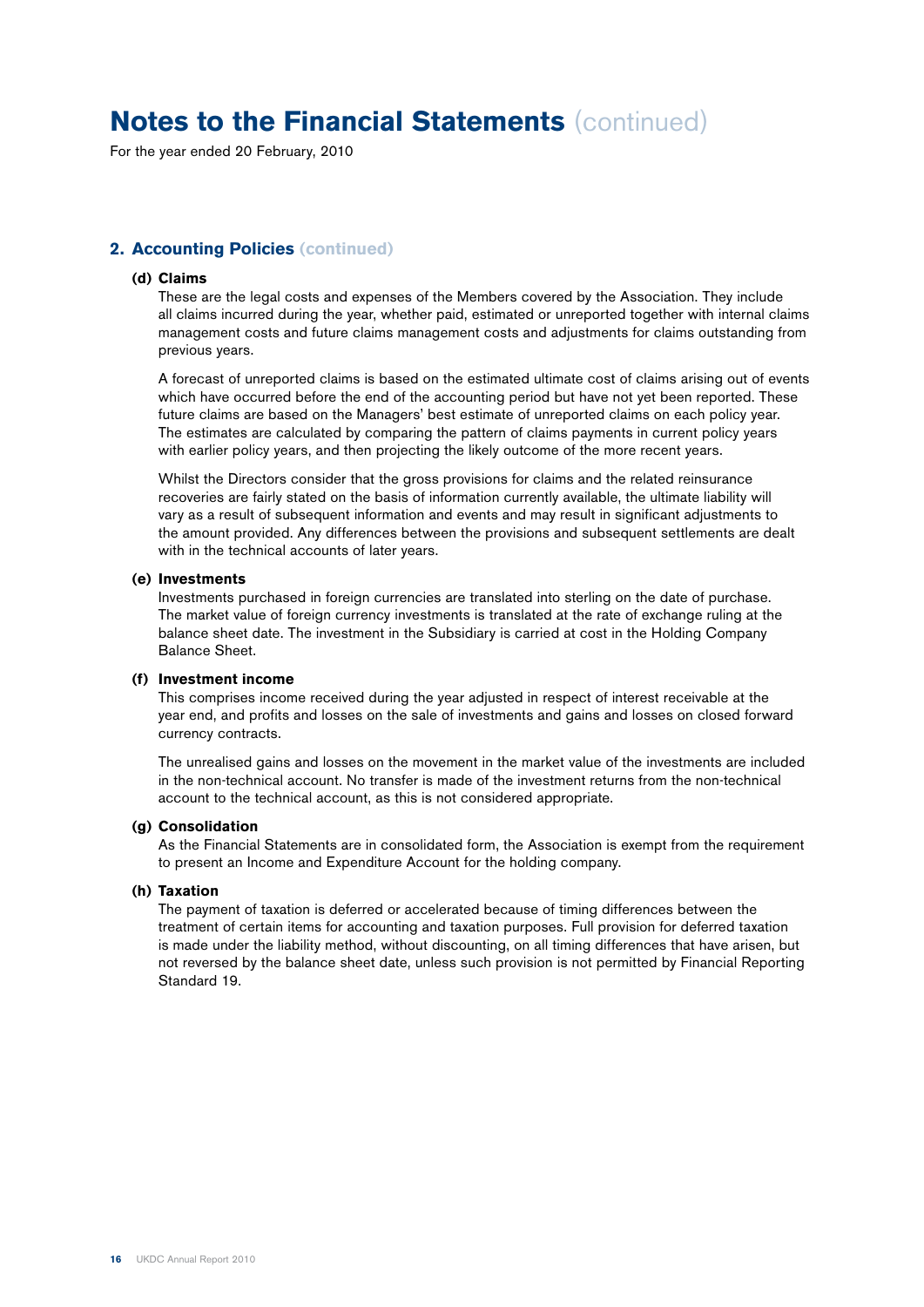For the year ended 20 February, 2010

### **3. Outward Reinsurance Premiums**

|                         | 2010    | 2009    |
|-------------------------|---------|---------|
|                         | £'000   | £'000   |
|                         |         |         |
| Excess loss premium     | 383     | 363     |
| 90% quota share premium | 15,487  | 11,955  |
|                         |         |         |
|                         | 15,870  | 12,319  |
| Agreed discount         | (4,749) | (3,685) |
|                         |         |         |
|                         | 11,121  | 8,634   |

### **4. Gross Claims Paid**

|                                              | <b>Note</b> | 2010   | 2009   |  |  |       |
|----------------------------------------------|-------------|--------|--------|--|--|-------|
|                                              |             | \$'000 |        |  |  | £'000 |
|                                              |             |        |        |  |  |       |
| Legal costs and expenses                     |             | 12,918 | 8,532  |  |  |       |
| Management fee in respect of claims handling | 6           | 2,529  | 2,440  |  |  |       |
|                                              |             |        |        |  |  |       |
|                                              |             | 15,447 | 10,972 |  |  |       |

### **5. Net Operating Expenses**

|                                                                                    | <b>Note</b> | 2010   | 2009  |
|------------------------------------------------------------------------------------|-------------|--------|-------|
|                                                                                    |             | \$3000 | £'000 |
|                                                                                    |             |        |       |
| Management fee                                                                     | 6           | 1,686  | 1,627 |
| Directors' remuneration                                                            | 7           | 132    | 129   |
| Auditor's remuneration:                                                            |             |        |       |
| Audit fees in relation to the audit of the<br>Association's annual accounts        |             | 17     | 14    |
| Non-audit fees in relation to review of<br>internal controls and taxation services |             | 10     | 10    |
| <b>Brokerage</b>                                                                   |             | 753    | 653   |
| Other expenses                                                                     |             | 833    | 687   |
|                                                                                    |             | 3,431  | 3,120 |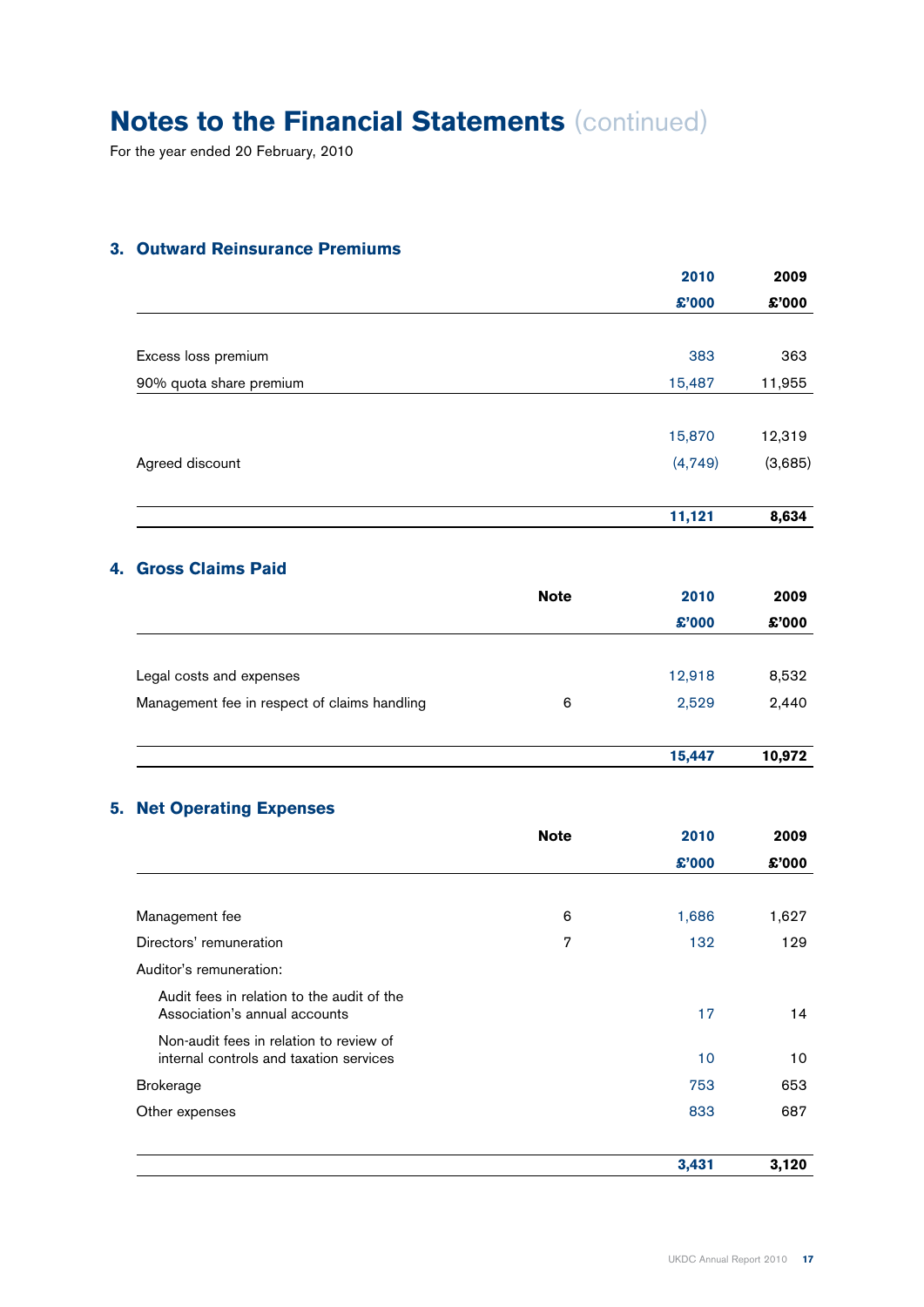For the year ended 20 February, 2010

#### **6. Management Fee**

 The fee covers the Managers' costs of providing offices, staff and administration. It is fixed by the Directors in accordance with the Rules. No loan has been made to the Managers and none is contemplated. The Association itself had no employees throughout the year.

The management fee is apportioned across three functions which are included in the accounts as follows:

|                                           | <b>Note</b>    | 2010   | 2009  |
|-------------------------------------------|----------------|--------|-------|
|                                           |                | £'000  | £'000 |
|                                           |                |        |       |
| Acquisition costs                         |                | 1,349  | 1,302 |
| Other                                     |                | 337    | 325   |
| Management fees in Net Operating Expenses | 5              | 1,686  | 1,627 |
| Claims handling                           | $\overline{4}$ | 2,529  | 2,440 |
|                                           |                | 4,215  | 4,067 |
| <b>Directors' Fees</b><br>7.              |                |        |       |
|                                           |                | 2010   | 2009  |
|                                           |                | \$'000 | £'000 |
| Aggregate emoluments                      |                | 132    | 129   |

Pension contributions are not made in respect of any of the Directors.

#### **8. Investment Income**

|                                    | 2010  | 2009  |
|------------------------------------|-------|-------|
|                                    | £'000 | £'000 |
|                                    |       |       |
| Bank deposits                      | ۰     | 13    |
| Return on short term deposit funds | 28    | 135   |
|                                    | 28    | 148   |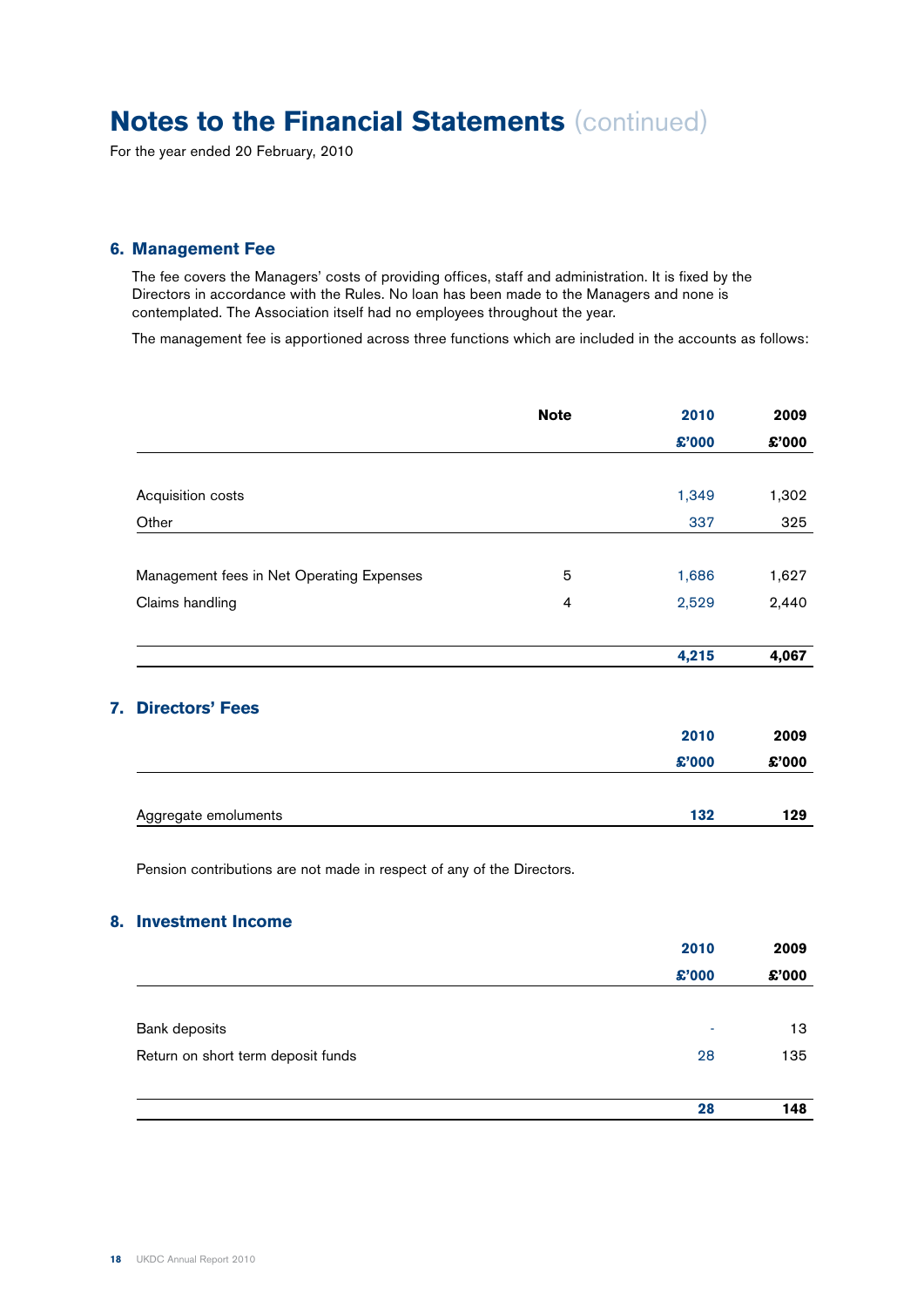For the year ended 20 February, 2010

#### **9. Rates of Exchange**

|                                                        |               |                     | 2010          | 2009                   |
|--------------------------------------------------------|---------------|---------------------|---------------|------------------------|
| The year end rates of exchange equivalent to £1 were:- |               |                     |               |                        |
| US dollar                                              |               |                     | 1.5417        | 1.4324                 |
| Euro                                                   |               |                     | 1.1411        | 1.1354                 |
| <b>10. Investments</b>                                 |               |                     |               |                        |
|                                                        |               | <b>Market Value</b> |               | <b>Cost</b>            |
|                                                        | 2010<br>£'000 | 2009<br>£'000       | 2010<br>£'000 | 2009<br>£'000          |
| Short term deposit funds                               | 3,069         | 2,943               | 2,977         | 2,363                  |
|                                                        |               |                     | 2010          | 2009                   |
| Cash and interest bearing securities repayable:        |               |                     |               |                        |
| within one year                                        |               |                     | 100%          | 100%                   |
| <b>11. Investments</b>                                 |               |                     |               |                        |
|                                                        |               |                     |               | <b>Holding Company</b> |
|                                                        |               |                     | 2010<br>£'000 | 2009<br>£'000          |
| Shares in group undertakings at cost                   |               |                     | 50            | 50                     |

 The Association owns 100% of the issued share capital of United Kingdom Defence Reinsurance Association Ltd., a company that is incorporated in Bermuda. This company does not trade.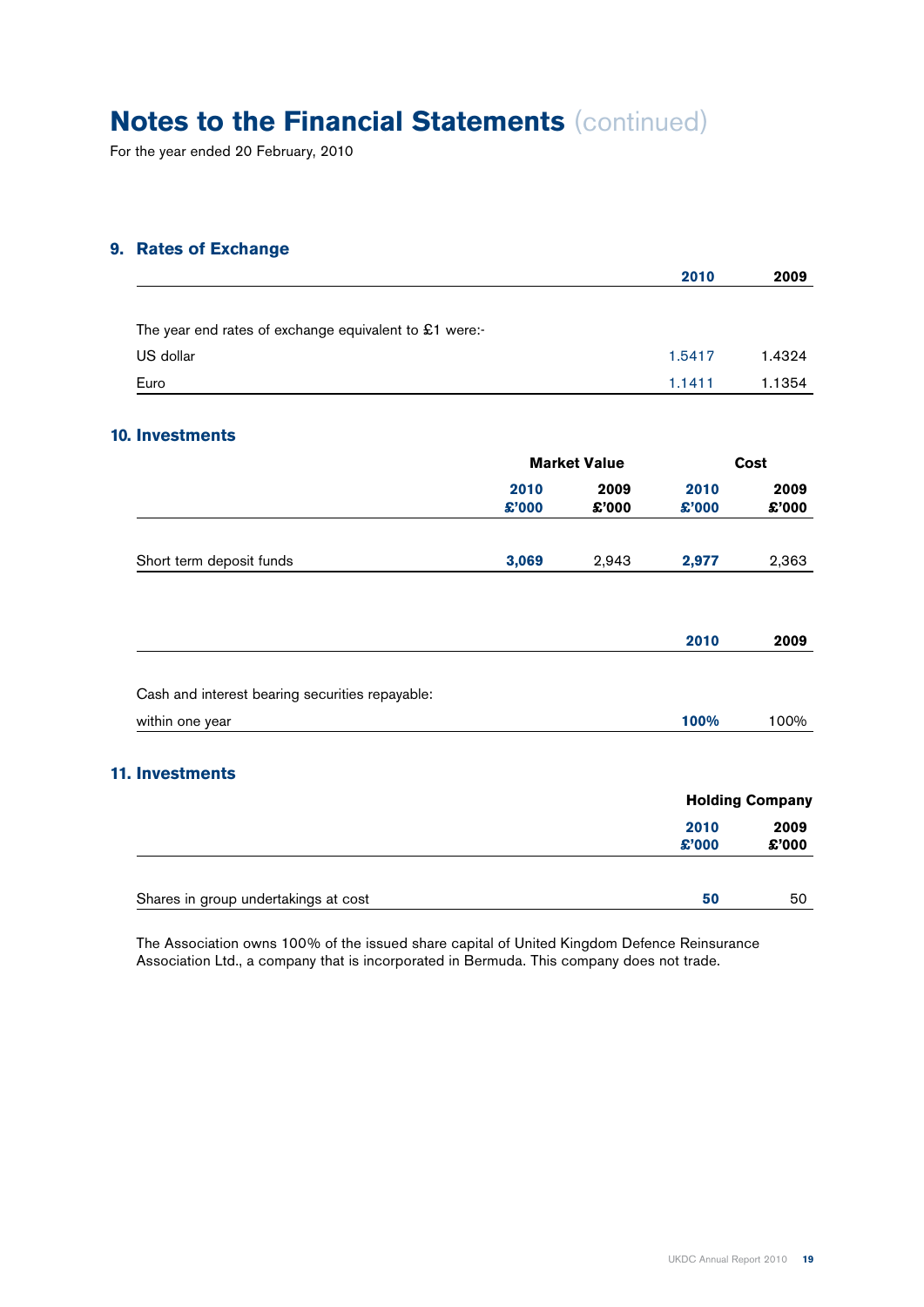For the year ended 20 February, 2010

### **12. Debtors**

|                                             | 2010   | 2009  |
|---------------------------------------------|--------|-------|
|                                             | \$'000 | £'000 |
|                                             |        |       |
| Arising out of direct insurance operations: |        |       |
| Contributions                               | 168    | 267   |
| Recoverable deductibles                     | 325    | 318   |
| Due from quota share reinsurer              | ٠      | 747   |
|                                             |        |       |
|                                             | 493    | 1,332 |
|                                             |        |       |

### **13. Creditors**

|                                             | <b>The Group</b> |                          | <b>Holding Company</b> |                          |
|---------------------------------------------|------------------|--------------------------|------------------------|--------------------------|
|                                             | 2010             | 2009                     | 2010                   | 2009                     |
|                                             | £'000            | £'000                    | £'000                  | £'000                    |
| Arising out of direct insurance operations: |                  |                          |                        |                          |
| Members                                     | 123              | 50                       | 123                    | 50                       |
| Due to quota share reinsurer                | 1,585            | $\overline{\phantom{a}}$ | 1,585                  | $\overline{\phantom{a}}$ |
|                                             | 1,708            | 50                       | 1,708                  | 50                       |
| Other creditors:                            |                  |                          |                        |                          |
| Corporation tax payable                     |                  | 460                      |                        | 460                      |
| PAYE and social security                    | 26               | 26                       | 26                     | 26                       |
| Other creditors                             | 55               | 32                       | 50                     | 27                       |
|                                             | 81               | 518                      | 76                     | 513                      |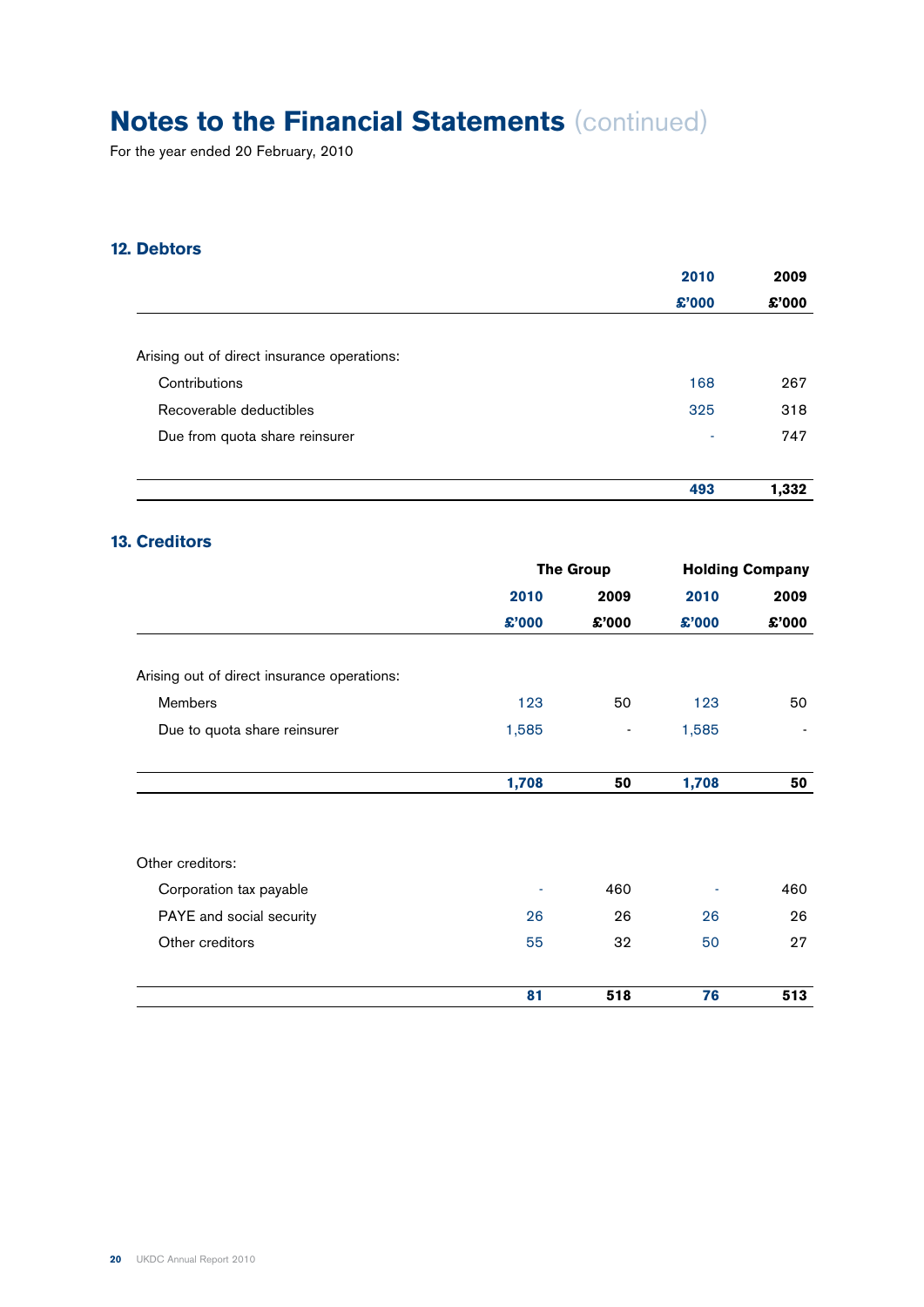For the year ended 20 February, 2010

#### **14. Taxation**

 This relates to the holding company and is in respect of United Kingdom corporation tax on its assessable investment income and gains / losses at current rates of taxation.

The tax (credit) / charge for the year is made up as follows:-

|                                       | 2010   | 2009<br>£'000 |
|---------------------------------------|--------|---------------|
|                                       | \$'000 |               |
| Corporation tax at 28% (2009 - 28.2%) | (89)   | 460           |
| Prior year adjustment                 | ۰      |               |
| Total current tax                     | (89)   | 460           |

 The current taxation (credit) / charge for the year is different from the standard rate of corporation tax for companies of this size in the UK (28%). The differences are explained below.

|                                                                       | 2010<br>\$'000 | 2009  |  |
|-----------------------------------------------------------------------|----------------|-------|--|
|                                                                       |                | £'000 |  |
| (Deficit) / surplus on ordinary activities before taxation            | (2,867)        | 944   |  |
| Theoretical tax of UK corporation tax of 28% (2009: 28.2%)            | (803)          | 266   |  |
| Effects of:                                                           |                |       |  |
| - Balance on technical account                                        | (13)           | 309   |  |
| - Non-taxable exchange losses / gains                                 | 731            | (115) |  |
| - Difference in corporation tax rate of relief on losses carried back | (4)            |       |  |
| - Actual current tax (credit) / charge                                | (89)           | 460   |  |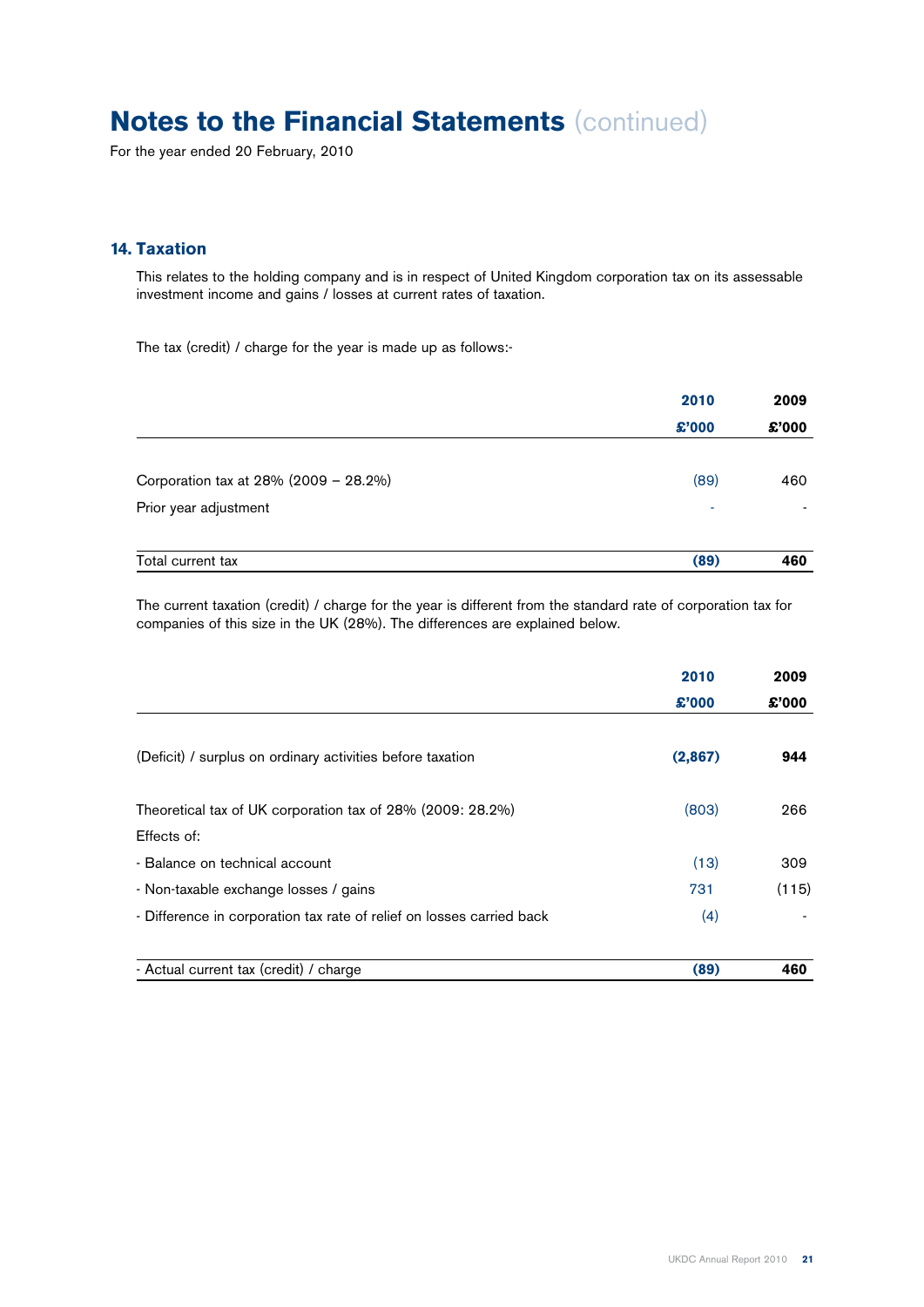For the year ended 20 February, 2010

#### **15. Reconciliation of Movement in Capital and Reserves**

|                                                        | 2010<br>£'000 | 2009<br>£'000 |
|--------------------------------------------------------|---------------|---------------|
| Income and expenditure account balance brought forward | 1,581         | 1.097         |
| (Deficit) / surplus for the year                       | (2,778)       | 484           |
| Income and expenditure account balance carried forward | (1, 197)      | 1.581         |

The holding company's income and expenditure account result for the year is a deficit of £2,778,000 (2009: surplus of £484,000).

#### **16. Cash flow statement**

Movement in cash, deposits and investments

|                             | At<br>20/02/09<br>£'000 | <b>Cash flow</b><br>\$'000 | Change in<br>market value<br>\$'000 | At<br>20/02/10<br>\$'000 |
|-----------------------------|-------------------------|----------------------------|-------------------------------------|--------------------------|
| Cash at bank                | 1,384                   | (1,034)                    | ۰                                   | 350                      |
| Other financial investments | 2,943                   | 530                        | (404)                               | 3,069                    |
|                             | 4,327                   | (504)                      | (404)                               | 3,419                    |

|                                                     | 2010<br>\$'000 | 2009<br>£'000 |
|-----------------------------------------------------|----------------|---------------|
| Claims outstanding at end of year                   | 33,397         | 34,170        |
| Claims outstanding at beginning of year             | 34,170         | 30.677        |
| (Decrease) / Increase in gross provision for claims | (773)          | 3.493         |

 The nature of the business makes it very difficult to predict the likely outcome of any particular case and to estimate the cost of future claims. The estimates for known outstanding claims are based on the best estimates and judgement of the Managers of the likely cost of individual cases, and the extent of the Association's current commitment to the cost of these cases. These estimates are as accurate as possible given the details of the cases and taking into account all the current information. The estimates are reviewed regularly.

The movement on incurred claims for prior policy years was a release of £2,544,000 (2009: £3,912,000).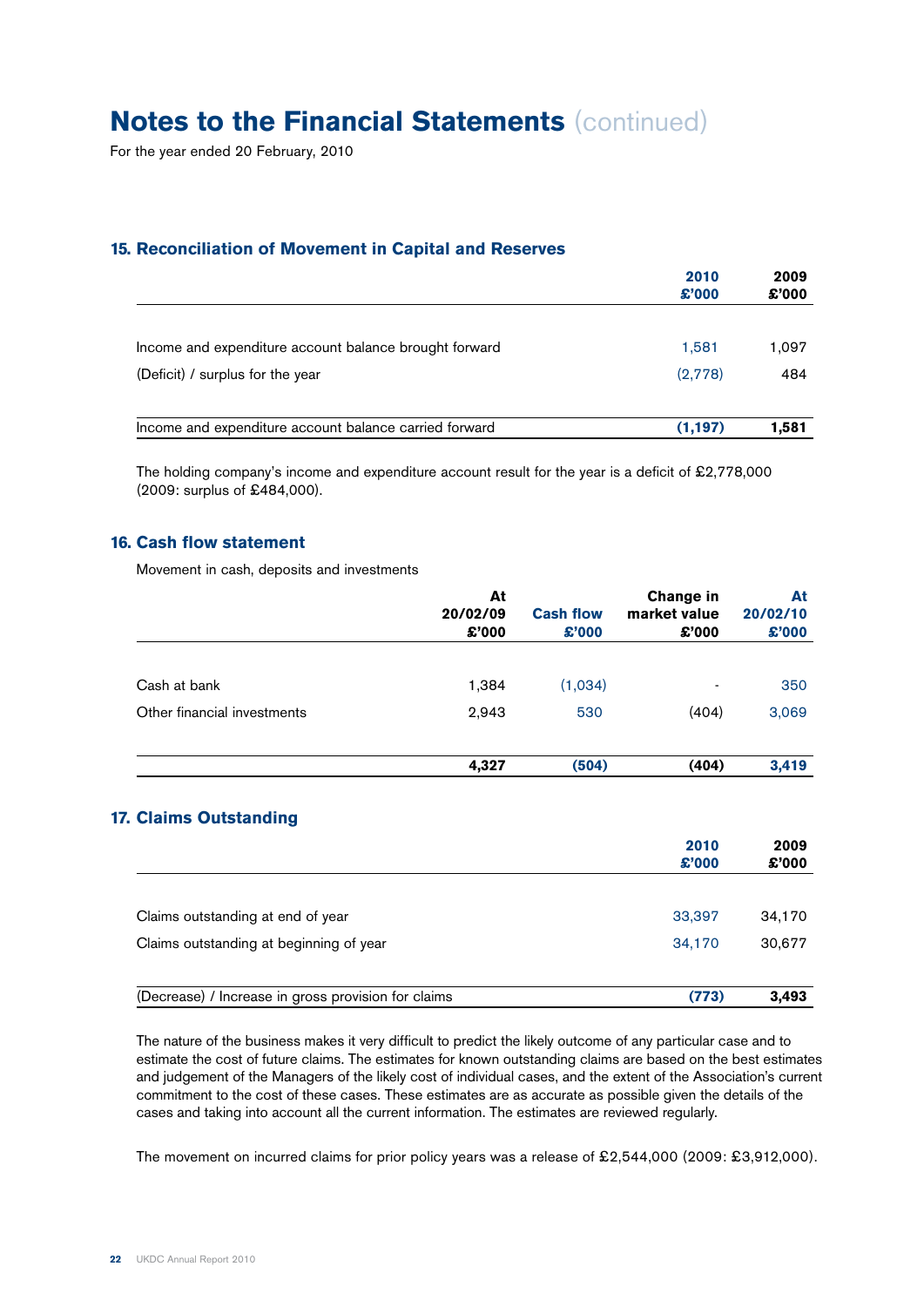For the year ended 20 February, 2010

#### **18. Contingent Liabilities**

 A number of guarantees have been given in respect of legal costs relating to cases involving Members, where the Association is already committed to the costs of the cases.

 The Association has entered into forward currency contracts to sell US Dollars 15,000,000 for sterling, during 2010, which protect part of its US Dollar income against exchange rate fluctuations.

#### **19. Related Party Disclosures**

 The Association has no share capital and is controlled by the Members who are also the insureds. The subsequent insurance transactions are consequently deemed to be between related parties but these are the only transactions between the Association and the Members.

 All of the Directors are current representatives of member companies and other than the insurance, which is arranged on an arm's length basis, and member interests of these companies, the Directors have no financial interests in the Association.

 The Association reinsures with the United Kingdom Defence Insurance Association (Isle of Man) Limited (UKDIA(IOM)) on a 90% quota share basis. None of the Directors of the Association are Directors of UKDIA(IOM).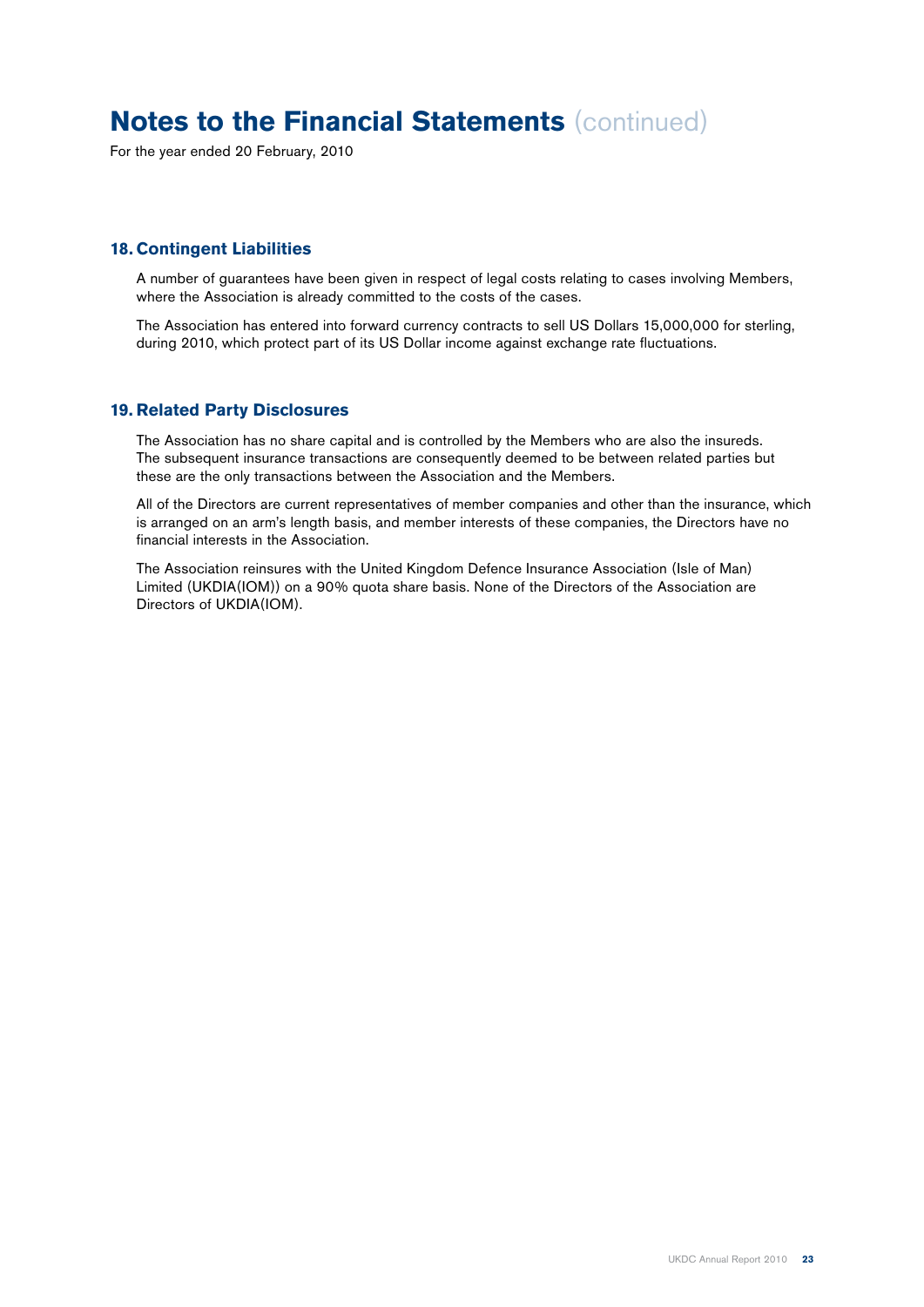### **Managers**

#### **Thomas Miller Defence Limited**

#### **Directors**

D. J. Evans (Chairman)

- R. A. Bettinson
- A. N. Couvadelli
- M. R. Jackson
- P. E. Kaye
- N. G. Long
- A. A. J. Mackinnon
- S. L. Murphy
- P. M. Sessions

#### **Secretary**

K. P. Halpenny

#### **Registered Office**

90 Fenchurch Street, London EC3M 4ST

Telephone: +44 (0)20 7283 4646 Fax: +44 (0)20 7204 2131

#### **Registered Number**

00501877 England

#### **Subsidiary Company**

United Kingdom Defence Reinsurance Association Ltd.

#### **Registered Office and Business Address of the Subsidiary**

P.O. Box HM665, Hamilton HMCX Bermuda.

Telephone: +1 441 292 4724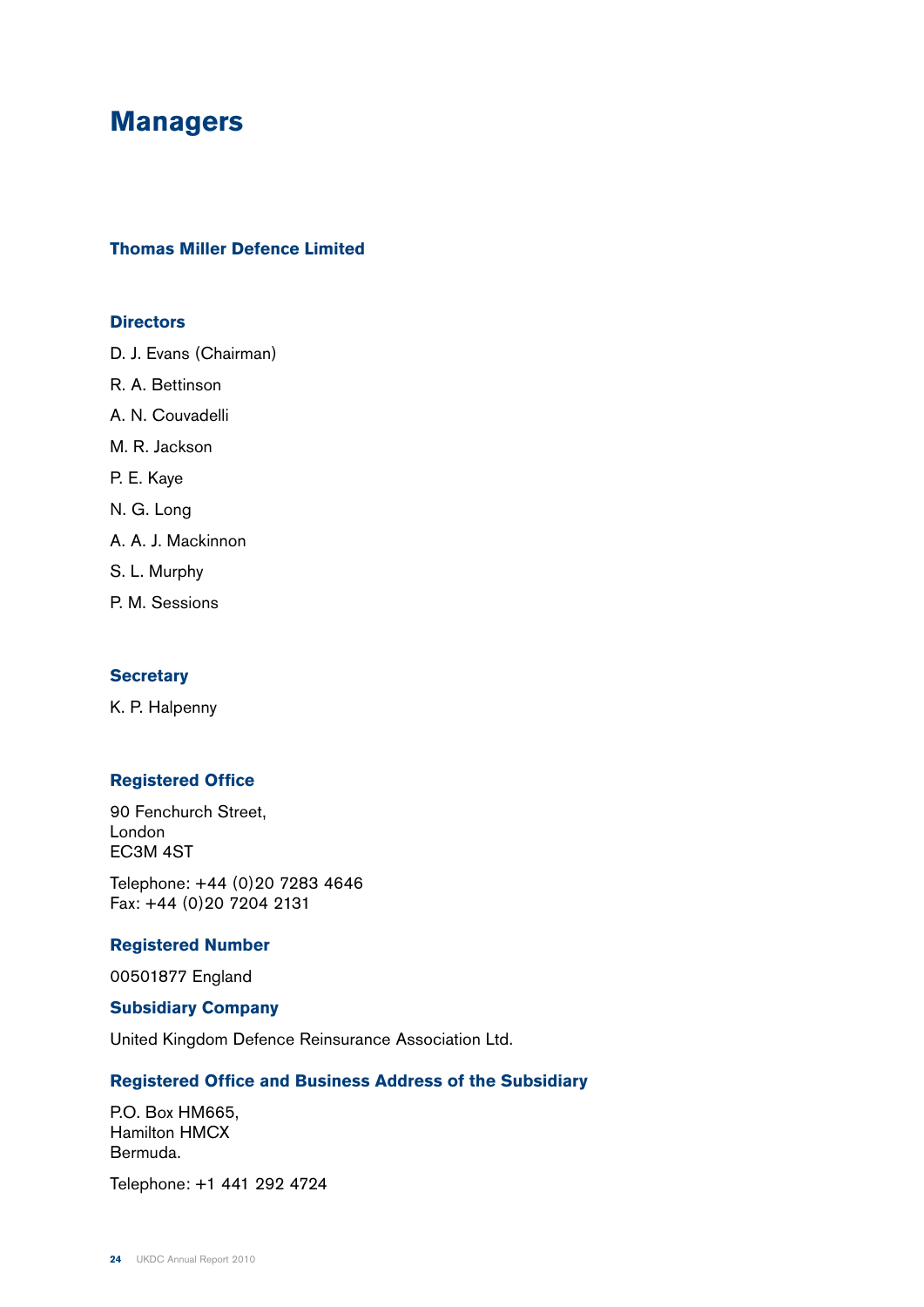The UK Defence Club is a mutual insurance company managed on behalf of its Members by Thomas Miller.

Thomas Miller provides a range of insurance solutions for the international shipping and transport sectors.

Hellenic War Risks, ITIC, TT, UK P&I, UK War Risks